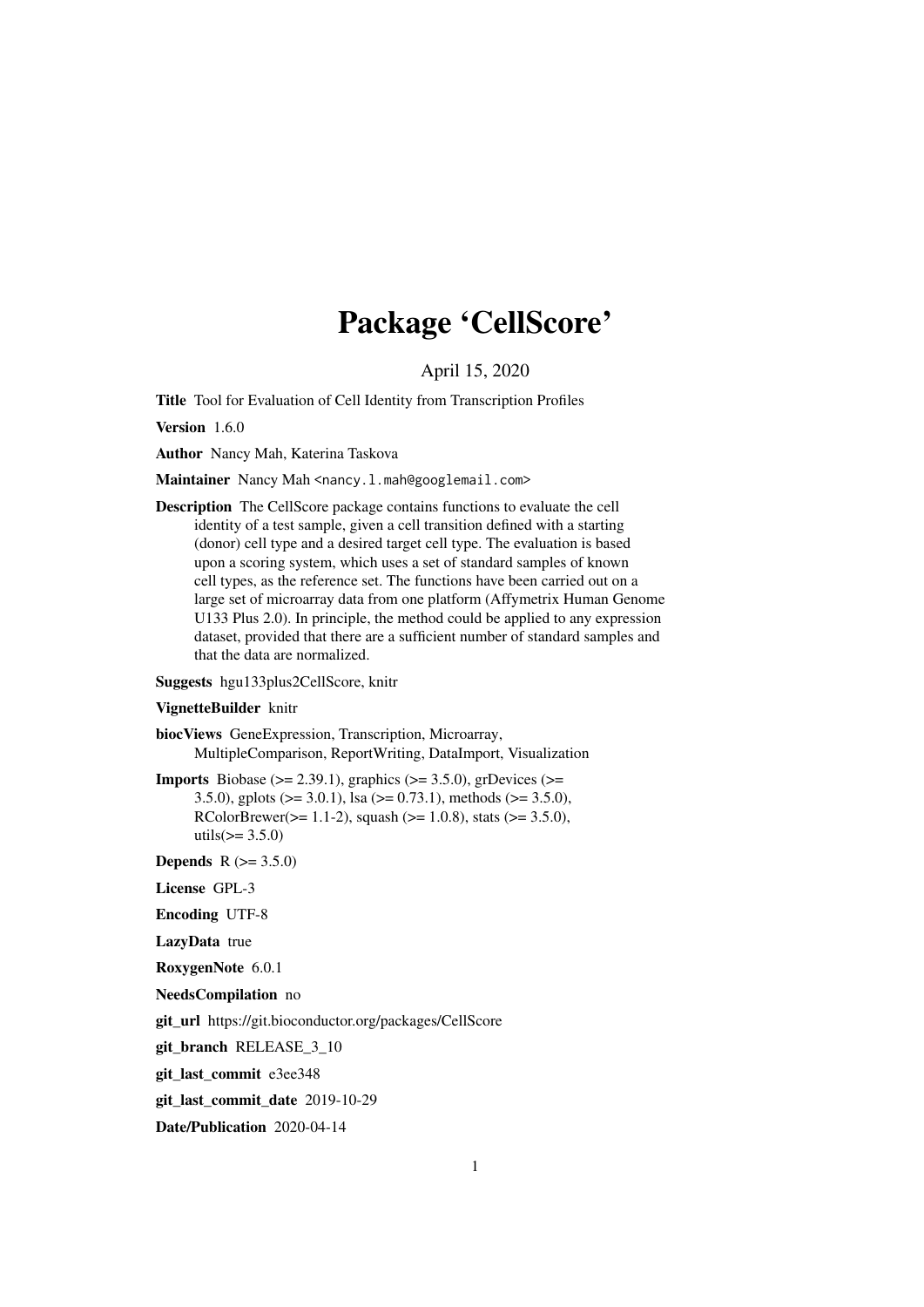# <span id="page-1-0"></span>R topics documented:

| Index | 23 |
|-------|----|

BarplotOnOff *Pyramid barplot of on/off scores*

# Description

This function will generate a horizontal barplot of the OnOff scores of test cell types, as defined by the eset\$sub\_cell\_type1 column of the input dataset. Note that if the cell types as provided in the second argument (score data frame as produced by the function OnOff, are not matching the phenotype of the input dataset, the function will return an error.

#### Usage

BarplotOnOff(eset, group.score)

# Arguments

| eset        | an Expression Set containing data matrices of normalized expression data, present/absent<br>calls, a gene annotation data frame and a phenotype data frame. |
|-------------|-------------------------------------------------------------------------------------------------------------------------------------------------------------|
| group.score | a data frame with cell type specific on/off scores as generated by the OnOff<br>function.                                                                   |

# Value

This function returns a list of two objects, as follows:

```
GroupComparisonsForPlot
                  an ordered data.frame of on/off scores,
OnOffBarplotData
                  a data frame of marker gain/loss and aditional features, used for making the plot.
```
# See Also

[OnOff](#page-11-1) for details on on/off score calculations, and [hgu133plus2CellScore](#page-0-0) for details on the specific expressionSet object that should be provided as an input.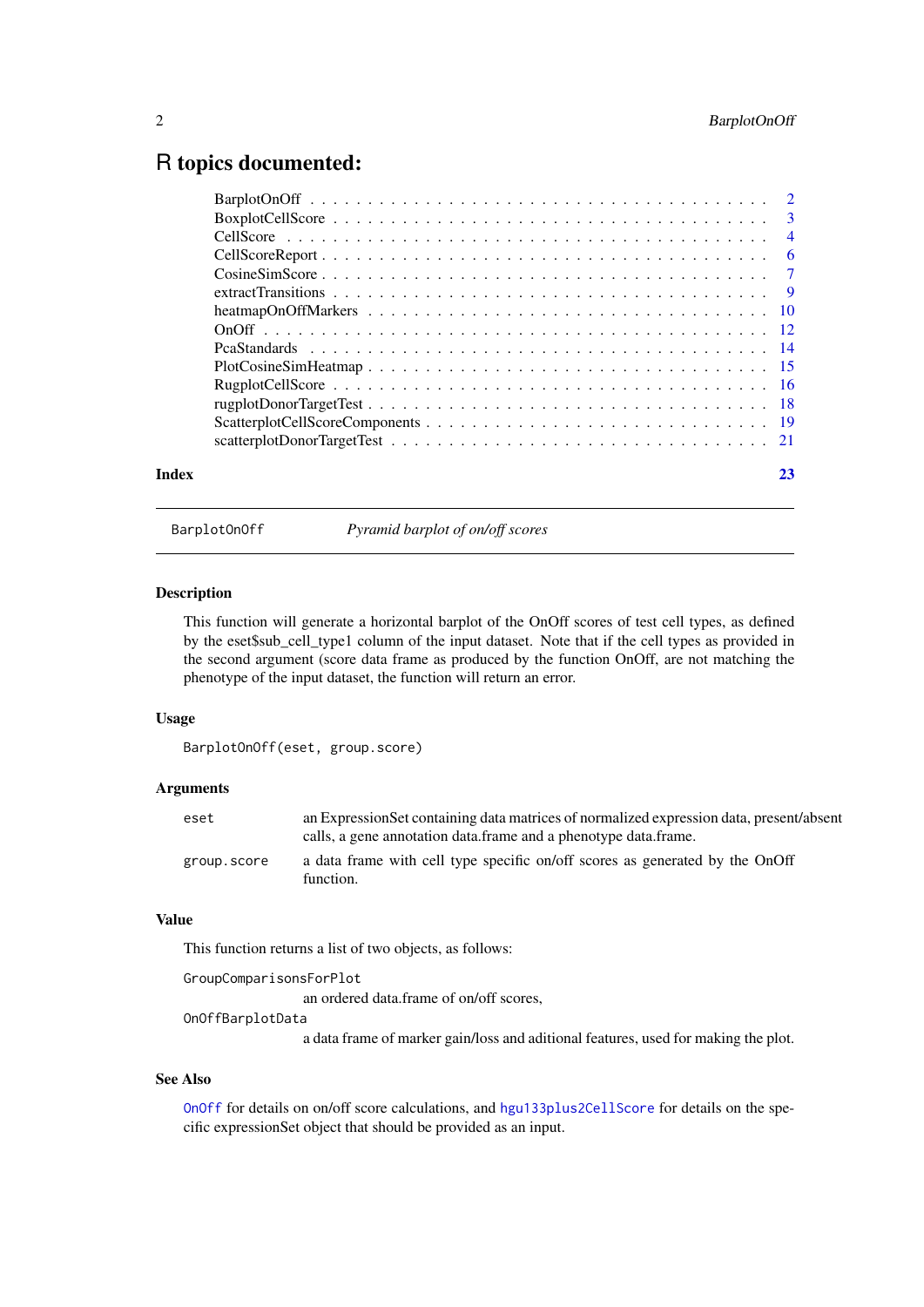#### <span id="page-2-0"></span>BoxplotCellScore 3

#### Examples

```
## Load the expression set for the standard cell types
library(Biobase)
library(hgu133plus2CellScore) # eset.std
## Locate the external data files in the CellScore package
rdata.path <- system.file("extdata", "eset48.RData", package = "CellScore")
tsvdata.path <- system.file("extdata", "cell_change_test.tsv",
                            package = "CellScore")
if (file.exists(rdata.path) && file.exists(tsvdata.path)) {
   ## Load the expression set with normalized expressions of 48 test samples
   load(rdata.path)
   ## Import the cell change info for the loaded test samples
   cell.change <- read.delim(file= tsvdata.path, sep="\t",
                             header=TRUE, stringsAsFactors=FALSE)
   ## Combine the standards and the test data
   eset <- combine(eset.std, eset48)
   ## Generate a marker list
   group.OnOff <- OnOff(eset, cell.change, out.put="marker.list")
   ## Calculate on/off score for individual samples
   individ.OnOff <- OnOff(eset, cell.change, out.put="individual")
   ## Plot pyramid bar plot of on/off scores
   BarplotOnOff(eset, group.OnOff$scores)
}
```
BoxplotCellScore *Boxplot of the CellScore values across test samples*

#### Description

This function will plot a boxplot of the CellScore values for each selected transition (defined in the cell.change data frame). The function will only plot the scores for the test samples of valid subtypes (as annotated by cellscore\$sub\_cell\_type1). Scores for the standards are not included. Note that if a subtype is specified by two different transitions, the coresponding scores will be plotted in both transitions.

## Usage

```
BoxplotCellScore(cellscore, cell.change)
```
# Arguments

| cellscore   | a data.frame of CellScore values as calculated by CellScore().                                                                                                                              |
|-------------|---------------------------------------------------------------------------------------------------------------------------------------------------------------------------------------------|
| cell.change | a data frame containing three columns, one for the start (donor) test and target<br>cell type. Each row of the data frame describes one transition from the start to a<br>target cell type. |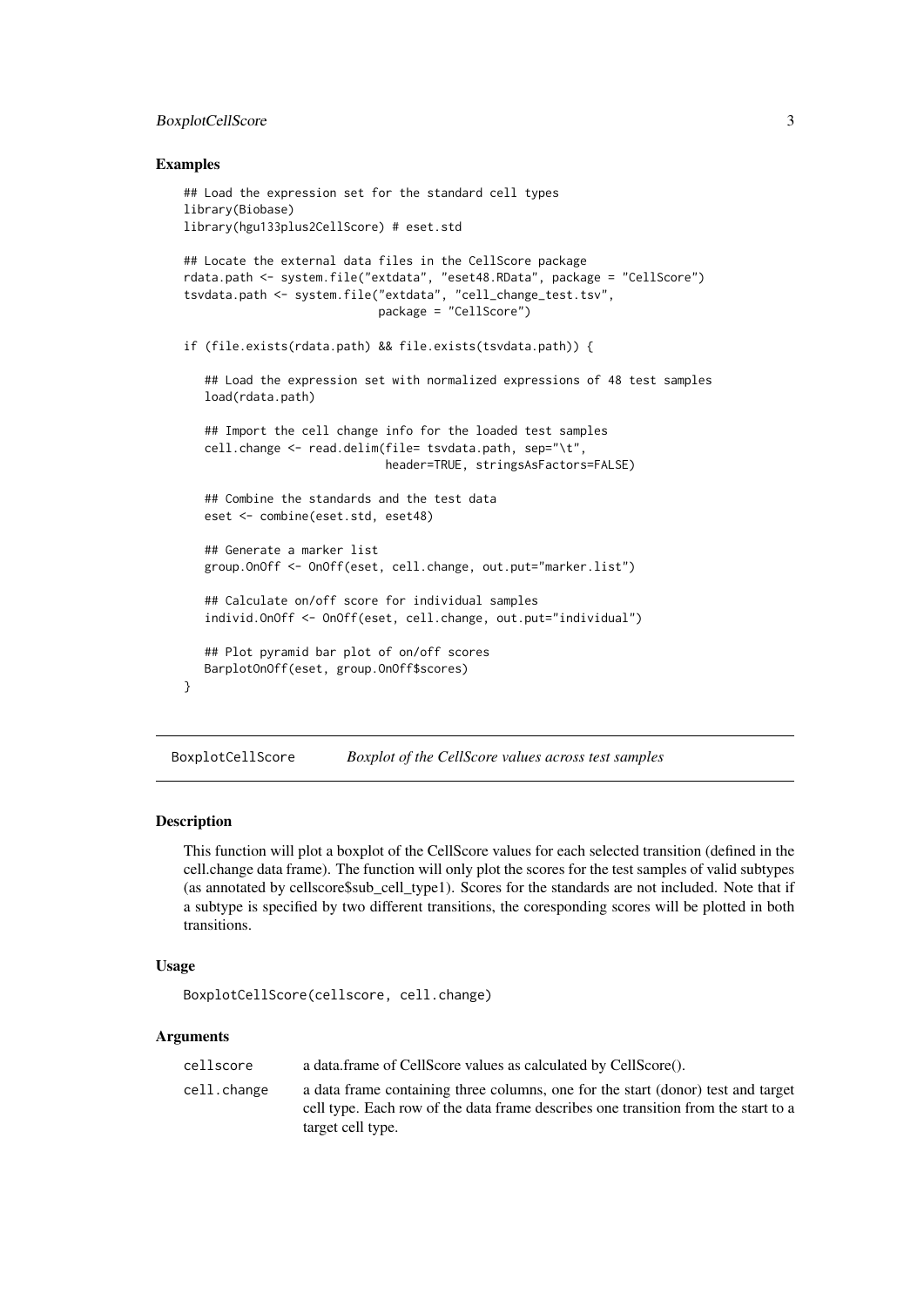#### <span id="page-3-0"></span>Value

Invisibly, it returns list of the CellScore values by groups (in the same order as on the plot)

#### See Also

[CellScore](#page-3-1) for details on CellScore calculation.

## Examples

```
## Load the expression set for the standard cell types
library(Biobase)
library(hgu133plus2CellScore) # eset.std
## Locate the external data files in the CellScore package
rdata.path <- system.file("extdata", "eset48.RData", package = "CellScore")
tsvdata.path <- system.file("extdata", "cell_change_test.tsv",
                             package = "CellScore")
if (file.exists(rdata.path) && file.exists(tsvdata.path)) {
   ## Load the expression set with normalized expressions of 48 test samples
   load(rdata.path)
   ## Import the cell change info for the loaded test samples
   cell.change <- read.delim(file= tsvdata.path, sep="\t",
                             header=TRUE, stringsAsFactors=FALSE)
   ## Combine the standards and the test data
   eset <- combine(eset.std, eset48)
   ## Generate cosine similarity for the combined data
   ## NOTE: May take 1-2 minutes on the full eset object
   ## so we subset it for 4 cell types
   pdata <- pData(eset)
   sel.samples <- pdata$general_cell_type %in% c("ESC", "EC", "FIB", "KER")
   eset.sub <- eset[, sel.samples]
   cs <- CosineSimScore(eset.sub, cell.change, iqr.cutoff=0.1)
   ## Generate the on/off scores for the combined data
   individ.OnOff <- OnOff(eset.sub, cell.change, out.put="individual")
   ## Generate the CellScore values for all samples
   cellscore <- CellScore(eset.sub, cell.change, individ.OnOff$scores,
                          cs$cosine.samples)
   ## Make the boxplot of CellScore values
   BoxplotCellScore(cellscore, cell.change)
}
```
<span id="page-3-1"></span>CellScore *CellScore evaluates the identity of cells undergoing cell type transition*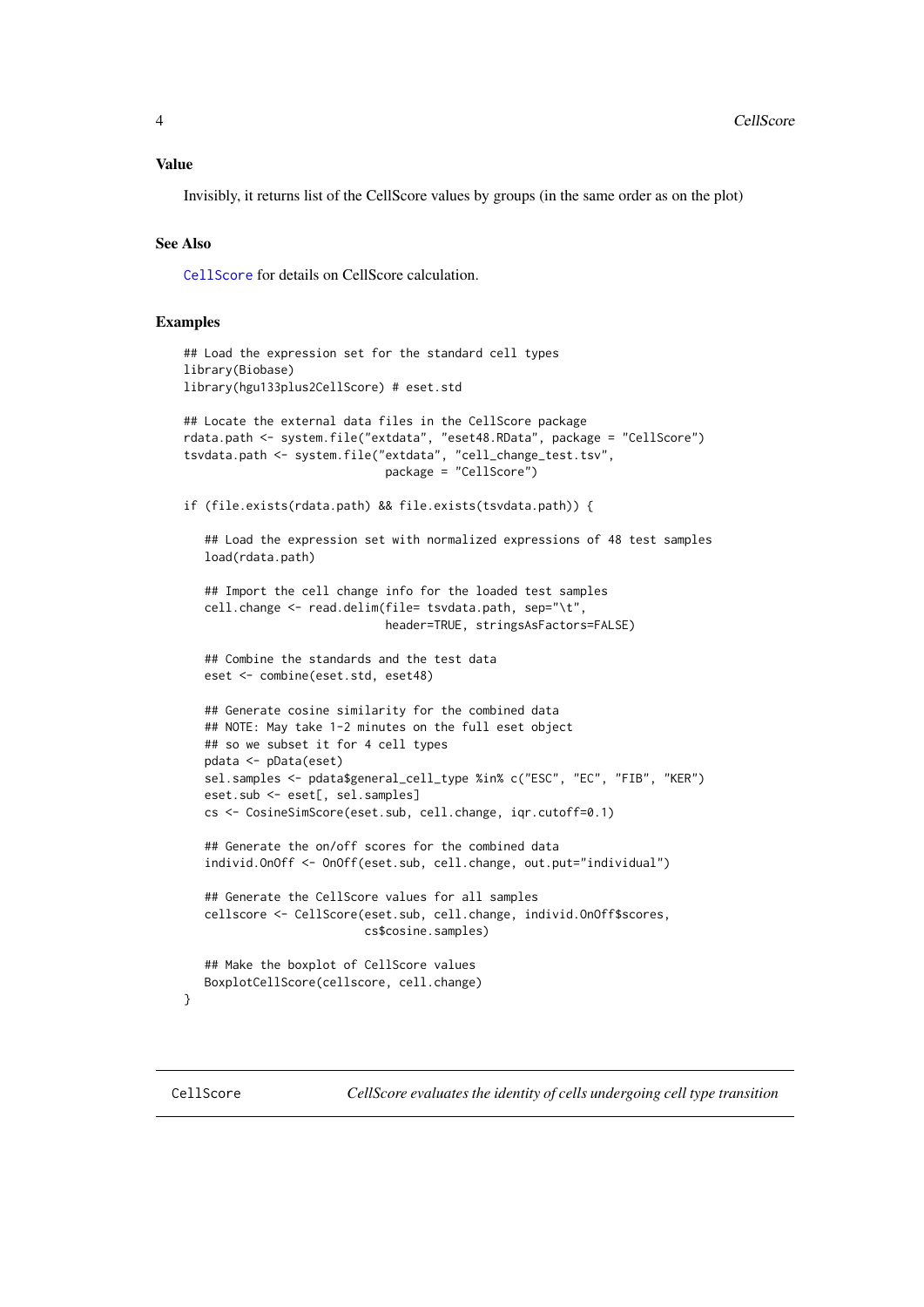#### <span id="page-4-0"></span>CellScore 5

#### Description

This function will calculate the CellScore (summary score) for a cell that is undergoing a transition in cell identity from a starting cell type to a target cell type.

# Usage

CellScore(eset, cell.change, scores.onoff, scores.cosine)

#### Arguments

| eset          | an ExpressionSet containing data matrices of normalized expression data, present/absent<br>calls, a gene annotation data frame and a phenotype data frame.                                   |
|---------------|----------------------------------------------------------------------------------------------------------------------------------------------------------------------------------------------|
| cell.change   | a data frame containing three columns, one for the start (donor) test and target<br>cell type. Each row of the data. frame describes one transition from the start to<br>a target cell type. |
| scores.onoff  | a data frame of OnOff Scores for all samples in the expression matrix as gener-<br>ated by the function OnOff().                                                                             |
| scores.cosine | a numeric matrix of cosine similarity between general groups, subgroups and<br>individual samples as calculated by the function CosineSimScore().                                            |

#### Value

The function returns a data frame with 29 columns and M\*N rows, where M is the number of unqiue start and target cell types pairs listed in the cell.change argument, while N is the number of all samples in the input dataset eset. The columns include sample phenotype features and all score (components), including the on/off score, cosine similarity and CellScore.

#### See Also

[CosineSimScore](#page-6-1)[,OnOff](#page-11-1) for detials on specfic score calculations, and [hgu133plus2CellScore](#page-0-0) for details on the specific expressionSet object that shoud be provided as an input.

```
## Load the expression set for the standard cell types
library(Biobase)
library(hgu133plus2CellScore) # eset.std
## Locate the external data files in the CellScore package
rdata.path <- system.file("extdata", "eset48.RData", package = "CellScore")
tsvdata.path <- system.file("extdata", "cell_change_test.tsv",
                             package = "CellScore")
if (file.exists(rdata.path) && file.exists(tsvdata.path)) {
   ## Load the expression set with normalized expressions of 48 test samples
   load(rdata.path)
   ## Import the cell change info for the loaded test samples
   cell.change <- read.delim(file= tsvdata.path, sep="\t",
                             header=TRUE, stringsAsFactors=FALSE)
   ## Combine the standards and the test data
   eset <- combine(eset.std, eset48)
```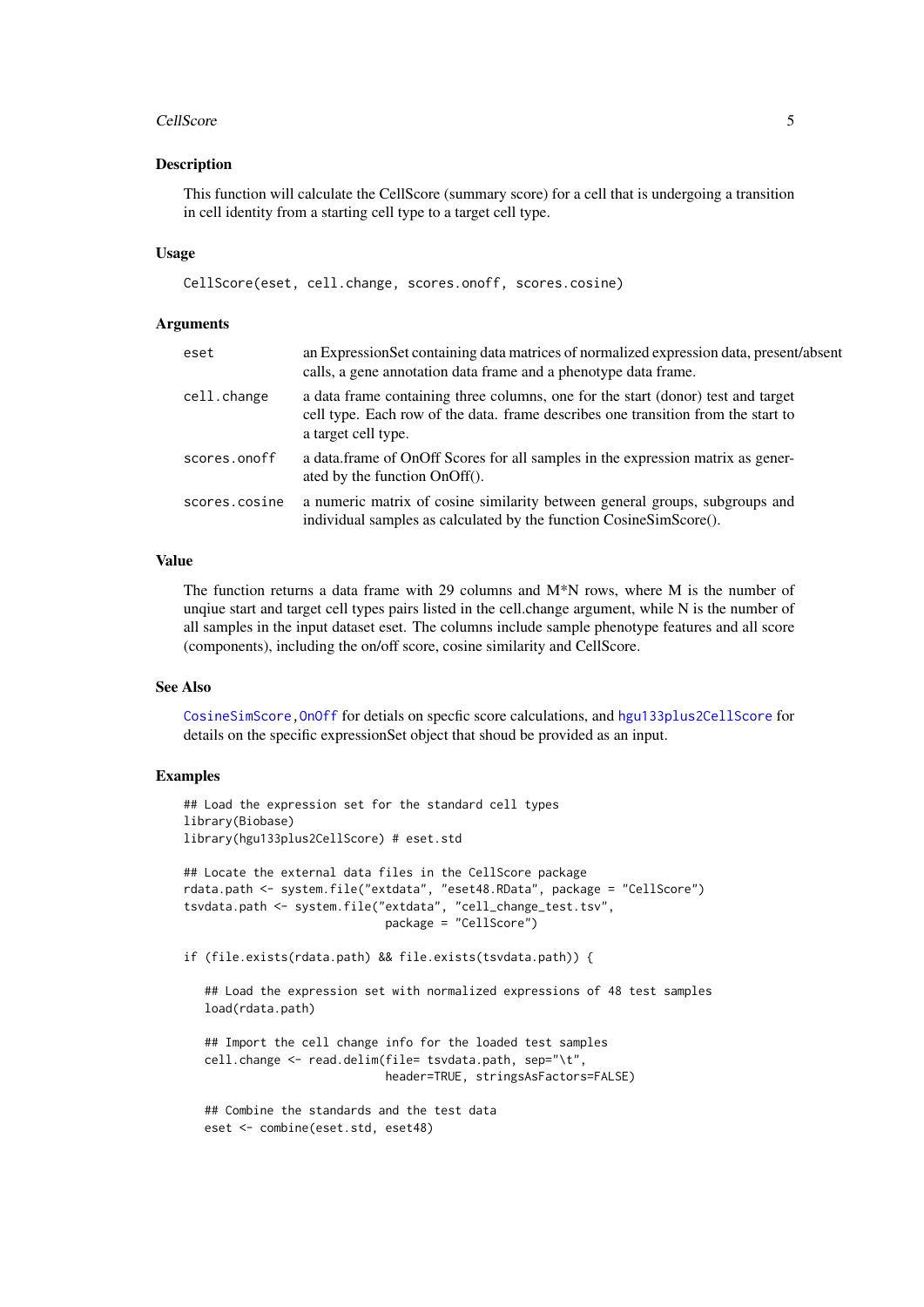```
## Generate cosine similarity for the combined data
## NOTE: May take 1-2 minutes on the full eset object
## so we subset it for 4 cell types
pdata <- pData(eset)
sel.samples <- pdata$general_cell_type %in% c("ESC", "EC", "FIB", "KER")
eset.sub <- eset[, sel.samples]
cs <- CosineSimScore(eset.sub, cell.change, iqr.cutoff=0.1)
## Generate the on/off scores for the combined data
individ.OnOff <- OnOff(eset.sub, cell.change, out.put="individual")
## Generate the CellScore values for all samples
cellscore <- CellScore(eset.sub, cell.change, individ.OnOff$scores,
                      cs$cosine.samples)
```
CellScoreReport *Generate a CellScore report*

# Description

}

This function will generates a CellScore report for each study and transition that can be saved as a pdf. The report includes: 1) scatterplot of the donor-like and target-like scores of relevant test samples and the standards; 2) a density plot of the test and standard cellscores; 3) a rugplot of the cellscores, focussing on the test samples; 4) a heatmap of the OnOff Marker genes for all standards and test samples.

#### Usage

```
CellScoreReport(cellscore, cell.change, marker.genes, eset)
```
# Arguments

| cellscore    | a data.frame of CellScore values, as calculated by CellScore().                                                                                                                             |
|--------------|---------------------------------------------------------------------------------------------------------------------------------------------------------------------------------------------|
| cell.change  | a data frame containing three columns, one for the start (donor) test and target<br>cell type. Each row of the data frame describes one transition from the start to a<br>target cell type. |
| marker.genes | a data.frame of marker genes as generated by function OnOff()                                                                                                                               |
| eset         | an Expression Set containing data matrices of normalized expression data, present/absent<br>calls, a gene annotation data.frame and a phenotype data.frame.                                 |

# Value

This function outputs the plots on the active graphical device and returns invisibly NULL.

### See Also

[CellScore](#page-3-1) for details on CellScore, and [hgu133plus2CellScore](#page-0-0) for details on the specific ExpressionSet object that shoud be provided as an input.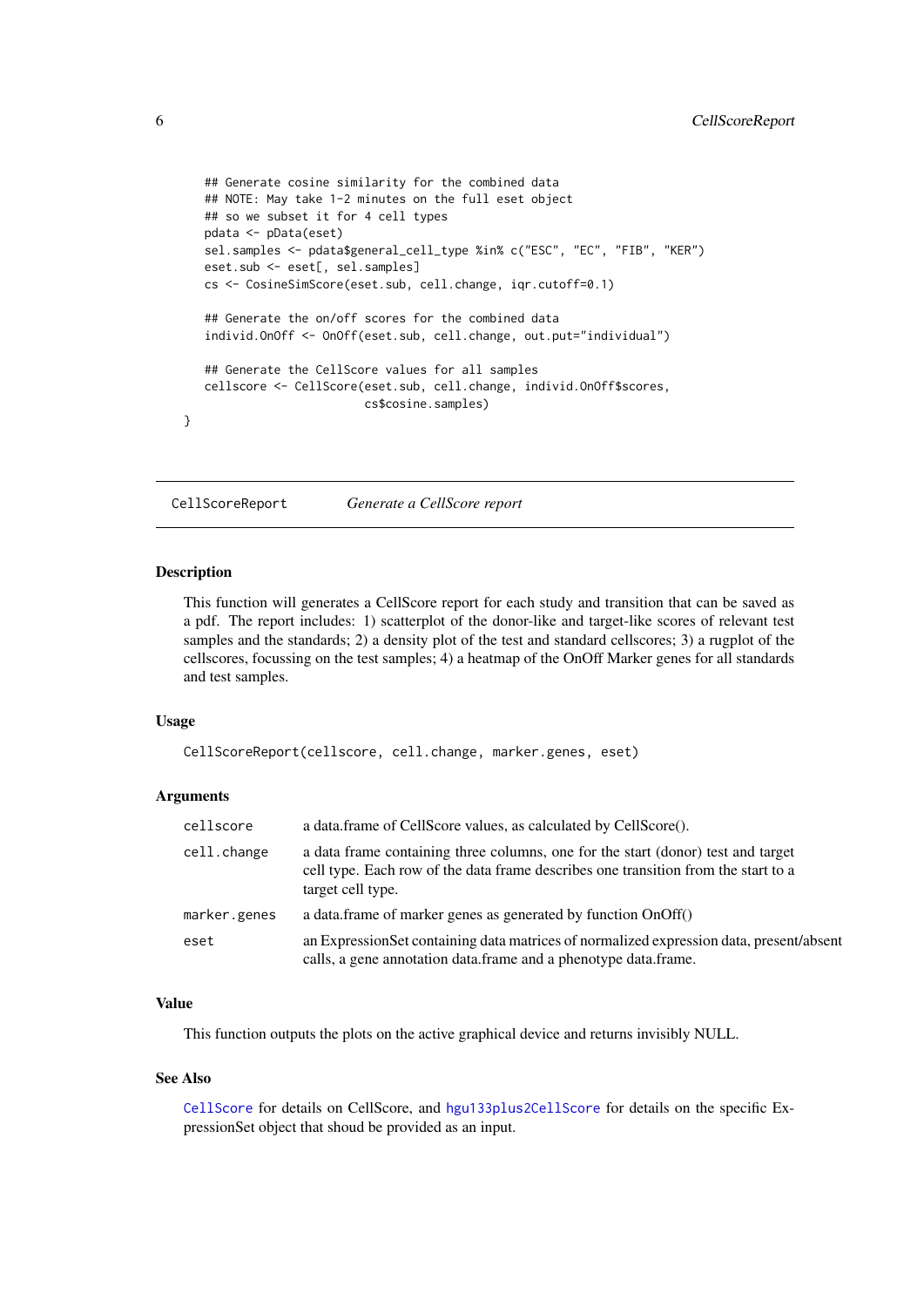#### <span id="page-6-0"></span>CosineSimScore 7

#### Examples

```
## Load the expression set for the standard cell types
library(Biobase)
library(hgu133plus2CellScore) # eset.std
## Locate the external data files in the CellScore package
rdata.path <- system.file("extdata", "eset48.RData", package = "CellScore")
tsvdata.path <- system.file("extdata", "cell_change_test.tsv",
                             package = "CellScore")
if (file.exists(rdata.path) && file.exists(tsvdata.path)) {
   ## Load the expression set with normalized expressions of 48 test samples
   load(rdata.path)
   ## Import the cell change info for the loaded test samples
   cell.change <- read.delim(file= tsvdata.path, sep="\t",
                             header=TRUE, stringsAsFactors=FALSE)
   ## Combine the standards and the test data
   eset <- combine(eset.std, eset48)
   ## Generate cosine similarity for the combined data
   ## NOTE: May take 1-2 minutes on the full eset object
   ## so we subset it for 4 cell types
   pdata <- pData(eset)
   sel.samples <- pdata$general_cell_type %in% c("ESC", "EC", "FIB", "KER",
                 "ASC", "NPC", "MSC", "iPS", "piPS")
   eset.sub <- eset[, sel.samples]
   cs <- CosineSimScore(eset.sub, cell.change, iqr.cutoff=0.1)
   ## Generate the on/off scores for the combined data
   individ.OnOff <- OnOff(eset.sub, cell.change, out.put="individual")
   ## Generate the CellScore values for all samples
   cellscore <- CellScore(eset.sub, cell.change, individ.OnOff$scores,
                          cs$cosine.samples)
   ## Generate the group on/off scores for the combined data
   group.OnOff <- OnOff(eset.sub, cell.change, out.put="marker.list")
   ## Make a report and save it the current working directory
   pdf("TestReport.pdf", width=8, height=12)
   CellScoreReport(cellscore, cell.change, group.OnOff$markers, eset.sub)
   dev.off()
```
<span id="page-6-1"></span>CosineSimScore *Cosine similarity score*

#### Description

}

This function calculates the cosine similarity for cell transitions.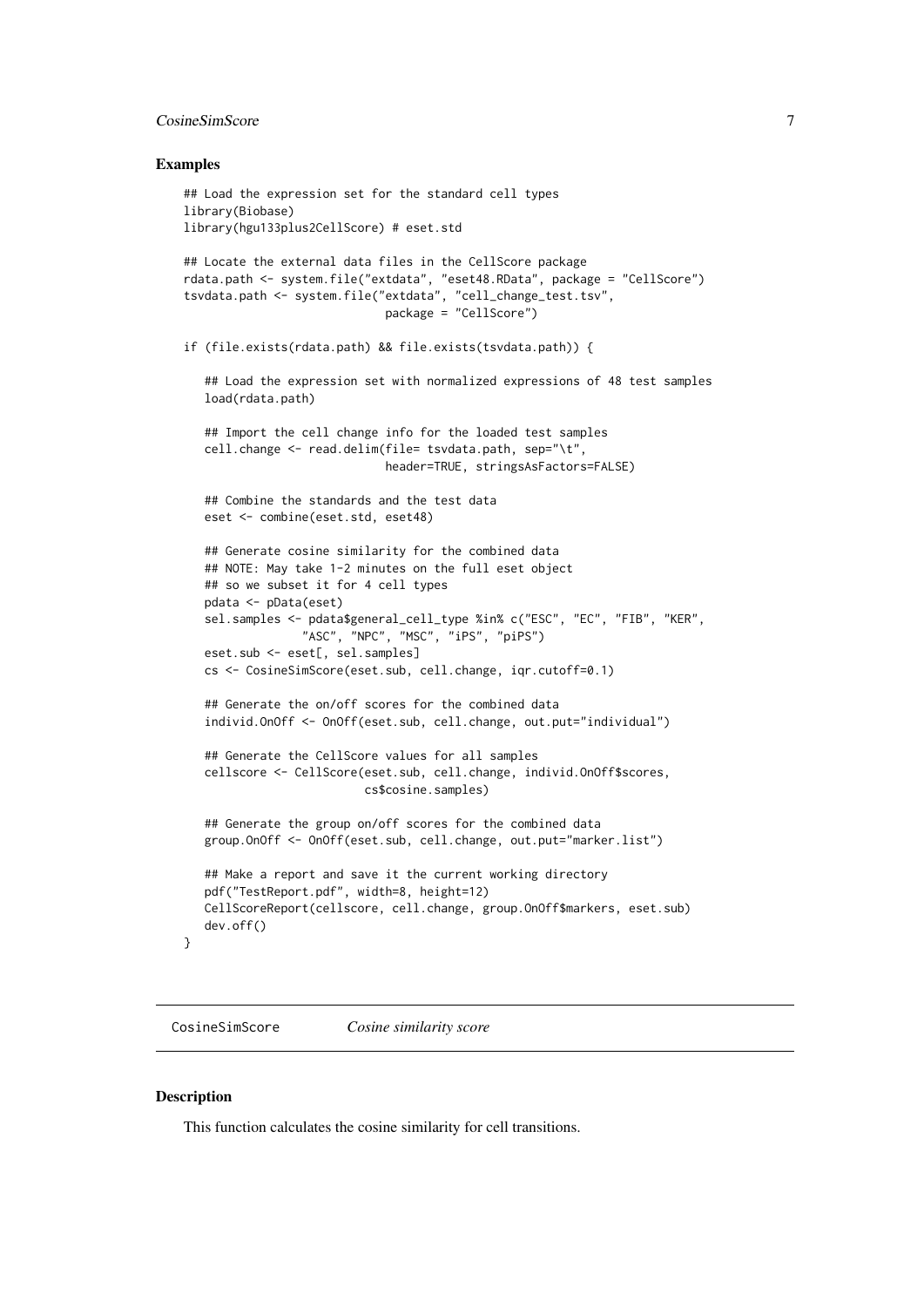#### <span id="page-7-0"></span>Usage

```
CosineSimScore(eset, cell.change, iqr.cutoff = 0.1)
```
#### Arguments

| eset        | an Expression Set containing data matrices of normalized expression data, present/absent<br>calls, a gene annotation data frame and a phenotype data frame.                                                                                                 |
|-------------|-------------------------------------------------------------------------------------------------------------------------------------------------------------------------------------------------------------------------------------------------------------|
| cell.change | a data frame containing three columns, one for the start (donor) test and target<br>cell type. Each row of the data frame describes one transition from the start to a<br>target cell type.                                                                 |
| igr.cutoff  | set the threshold for top most variable genes which should be included for the<br>cosine similarity calculation. Default is the top 10 genes, expressed as a fraction.<br>All samples that are annotated as standards will be used for the igr calculation. |

#### Value

This function returns a list of five objects, as follows:

pdataSub the phenotype data frame describing the standard samples

- esetSub.IQR the expression value matrix, as filtered by IQR threshold
- cosine.general.groups a numeric matrix of cosine similarity between the centroids of all groups defined by eset@general\_cell\_types
- cosine.subgroups a numeric matrix of cosine similarity between the centroids of all gsubroups defined by eset@sub\_cell\_types1
- cosine.samples a numeric matrix of cosine similarity between general groups, subgroups and individual samples.

# See Also

[hgu133plus2CellScore](#page-0-0) for details on the specific ExpressionSet object that shoud be provided as an input.

# Examples

```
## Load the expression set for the standard cell types
library(Biobase)
library(hgu133plus2CellScore) # eset.std
```

```
## Locate the external data files in the CellScore package
rdata.path <- system.file("extdata", "eset48.RData", package = "CellScore")
tsvdata.path <- system.file("extdata", "cell_change_test.tsv",
                            package = "CellScore")
```
if (file.exists(rdata.path) && file.exists(tsvdata.path)) {

## Load the expression set with normalized expressions of 48 test samples load(rdata.path)

## Import the cell change info for the loaded test samples cell.change <- read.delim(file= tsvdata.path, sep="\t", header=TRUE, stringsAsFactors=FALSE)

## Combine the standards and the test data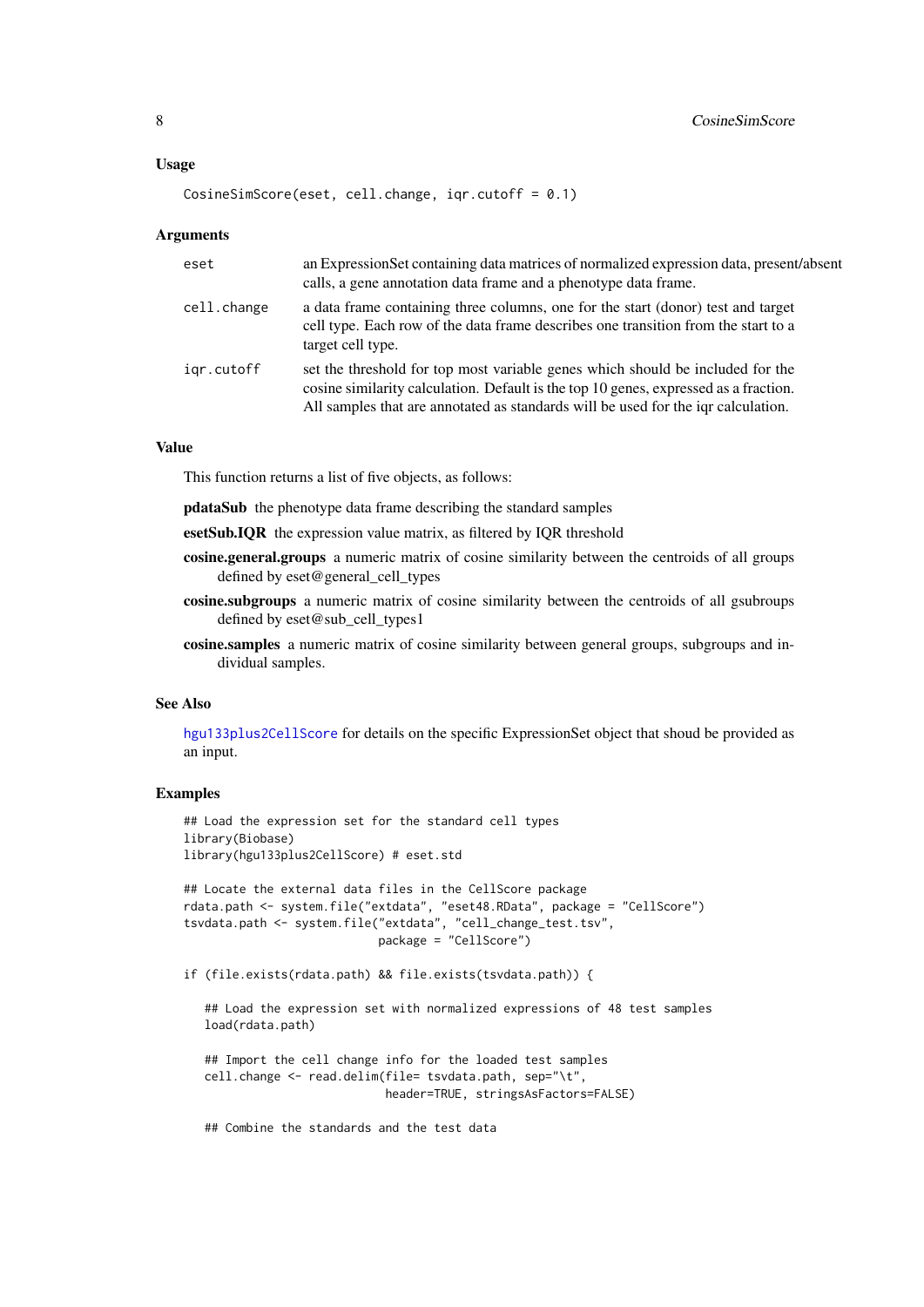#### <span id="page-8-0"></span>extractTransitions 9

```
eset <- combine(eset.std, eset48)
   ## Generate cosine similarity for the combined data
   ## NOTE: May take 1-2 minutes on the full eset object
   ## so we subset it for 4 cell types
   pdata <- pData(eset)
   sel.samples <- pdata$general_cell_type %in% c("ESC", "EC", "FIB", "KER")
   eset.sub <- eset[, sel.samples]
   cs <- CosineSimScore(eset.sub, cell.change, iqr.cutoff=0.1)
}
```
extractTransitions *Extract scores for given cell transitions*

#### Description

This function extracts the values of the CellScore for all the test samples of a given set of (valid) cell transition. While it can be used as standalone, it serves as an internal function for several other CellScore functions.

#### Usage

```
extractTransitions(cellscore, cell.change)
```
#### Arguments

| cellscore   | a data.frame of CellScore values as calculated by the function CellScore().                                                                                                                  |
|-------------|----------------------------------------------------------------------------------------------------------------------------------------------------------------------------------------------|
| cell.change | a data frame containing three columns, one for the start (donor) test and target<br>cell type. Each row of the data, frame describes one transition from the start to<br>a target cell type. |

# Value

This function returns a data frame with the same columns as the input data frame cellscore, extended with additional column that is used as a single identifier of each valid cell transition. Technically, the output is subselection of the input data frame.

# See Also

[CellScore](#page-3-1) for details on CellScore calcualtion.

```
## Load the expression set for the standard cell types
library(Biobase)
library(hgu133plus2CellScore) # eset.std
## Locate the external data files in the CellScore package
rdata.path <- system.file("extdata", "eset48.RData", package = "CellScore")
tsvdata.path <- system.file("extdata", "cell_change_test.tsv",
                             package = "CellScore")
if (file.exists(rdata.path) && file.exists(tsvdata.path)) {
```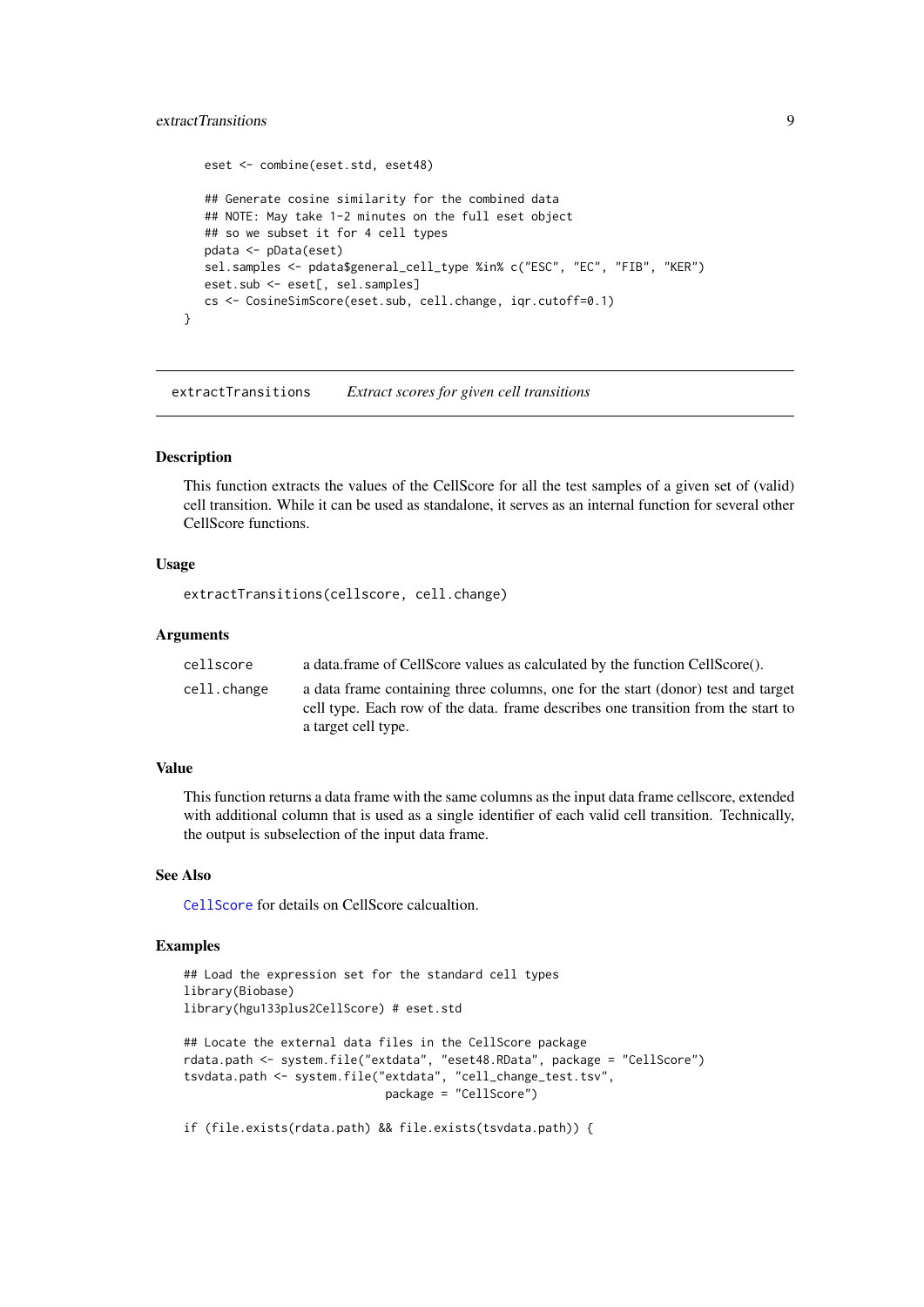```
## Load the expression set with normalized expressions of 48 test samples
load(rdata.path)
## Import the cell change info for the loaded test samples
cell.change <- read.delim(file= tsvdata.path, sep="\t",
                          header=TRUE, stringsAsFactors=FALSE)
## Combine the standards and the test data
eset <- combine(eset.std, eset48)
## Generate cosine similarity for the combined data
## NOTE: May take 1-2 minutes on the full eset object
## so we subset it for 4 cell types
pdata <- pData(eset)
sel.samples <- pdata$general_cell_type %in% c("ESC", "EC", "FIB", "KER",
              "ASC", "NPC", "MSC", "iPS", "piPS")
eset.sub <- eset[, sel.samples]
cs <- CosineSimScore(eset.sub, cell.change, iqr.cutoff=0.1)
## Generate the on/off scores for the combined data
individ.OnOff <- OnOff(eset.sub, cell.change, out.put="individual")
## Generate the CellScore values for all samples
cellscore <- CellScore(eset.sub, cell.change, individ.OnOff$scores,
                       cs$cosine.samples)
## Extract the scores for the transitions given in cell.change
cellscore.cc <- extractTransitions(cellscore, cell.change)
## View the sub cell type1 in the extracted object, it should be the same
## as the test cell types named in cell.change
table(cellscore.cc$sub_cell_type1)
```
heatmapOnOffMarkers *heatmapOnOffMarkers*

#### Description

}

This function is called by CellScoreReport to make a heatmap of the standards (donor and target) marker genes and the test samples for the defined transition, as generated by the OnOff() function. Gene symbols are not plotted as this is only intended as an overview of marker expression in test samples.

# Usage

```
heatmapOnOffMarkers(test.data, markergenes, pdata, calls)
```
# Arguments

| test.data   | a data.frame of CellScore values as calculated by CellScore(), for only a group<br>of test samples. |
|-------------|-----------------------------------------------------------------------------------------------------|
| markergenes | a data.frame of marker genes, as calculated by OnOff().                                             |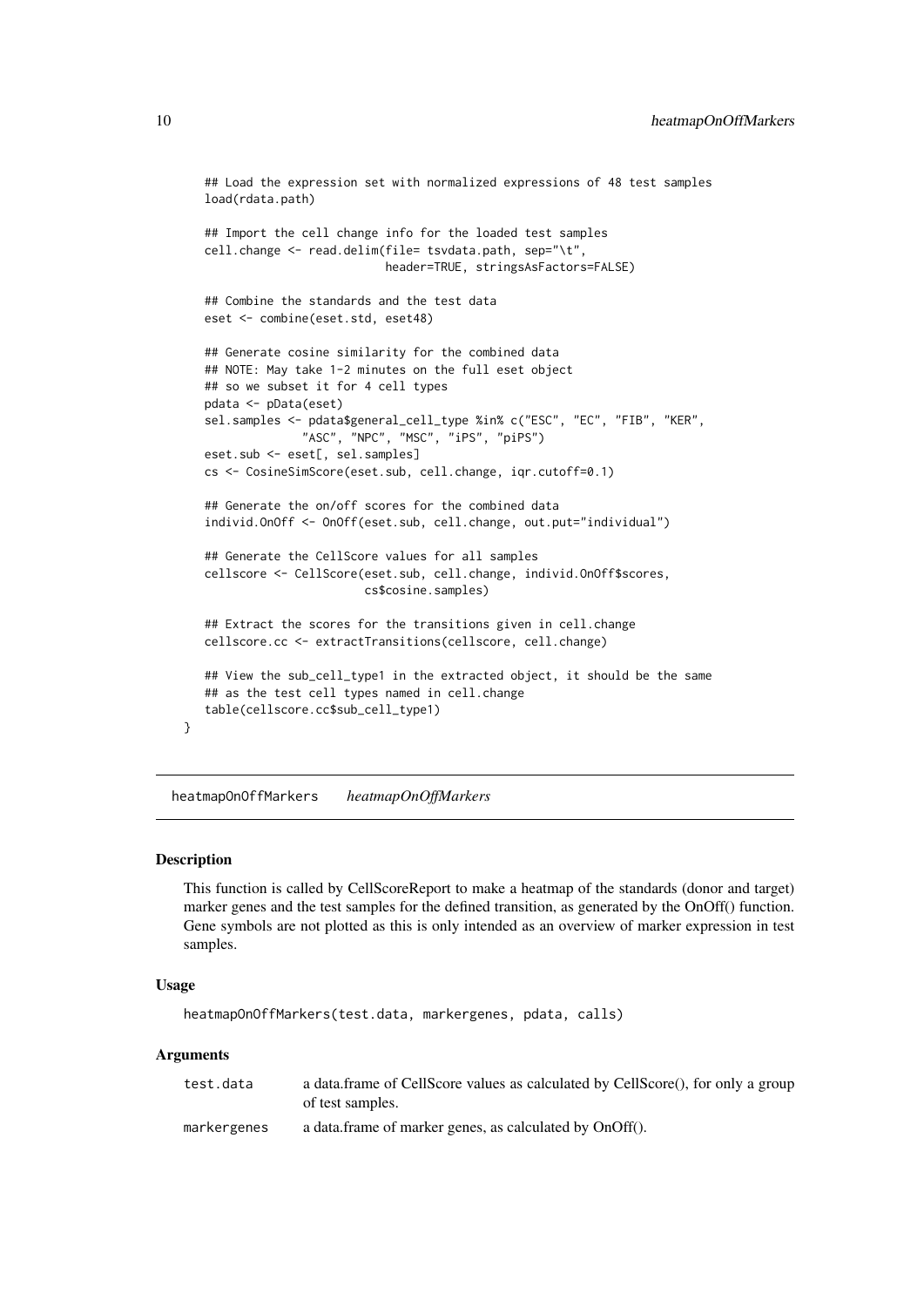#### <span id="page-10-0"></span>heatmapOnOffMarkers 11

| pdata | a data frame containing the phenotype of the expression dataset.                                |
|-------|-------------------------------------------------------------------------------------------------|
| calls | a matrix containing the present/absent calls where genes are in rows and samples<br>in columns. |

#### Value

This function returns invisibly the visualised binary matrix of the absence/presence of the cell type markers (rows) across the samples (columns) in the given study.

#### See Also

[CellScore](#page-3-1) for details on CellScore, and [hgu133plus2CellScore](#page-0-0) for details on the specific ExpressionSet object that shoud be provided as an input.

#### Examples

```
## Load the expression set for the standard cell types
library(Biobase)
library(hgu133plus2CellScore) # eset.std
```

```
## Locate the external data files in the CellScore package
rdata.path <- system.file("extdata", "eset48.RData", package = "CellScore")
tsvdata.path <- system.file("extdata", "cell_change_test.tsv",
                             package = "CellScore")
```
if (file.exists(rdata.path) && file.exists(tsvdata.path)) {

## Load the expression set with normalized expressions of 48 test samples load(rdata.path)

```
## Import the cell change info for the loaded test samples
cell.change <- read.delim(file= tsvdata.path, sep="\t",
                          header=TRUE, stringsAsFactors=FALSE)
```

```
## Combine the standards and the test data
eset <- combine(eset.std, eset48)
```

```
## Generate cosine similarity for the combined data
## NOTE: May take 1-2 minutes on the full eset object
## so we subset it for 4 cell types
pdata <- pData(eset)
sel.samples <- pdata$general_cell_type %in% c("ESC", "EC", "FIB", "KER",
              "ASC", "NPC", "MSC", "iPS", "piPS")
eset.sub <- eset[, sel.samples]
cs <- CosineSimScore(eset.sub, cell.change, iqr.cutoff=0.1)
```

```
## Generate the on/off scores for the combined data
individ.OnOff <- OnOff(eset.sub, cell.change, out.put="individual")
```

```
## Generate the CellScore values for all samples
cellscore <- CellScore(eset.sub, cell.change, individ.OnOff$scores,
                       cs$cosine.samples)
## Get the CellScore fvalues rom valid transitions defined by cell.change
## table
plot.data <- extractTransitions(cellscore, cell.change)
```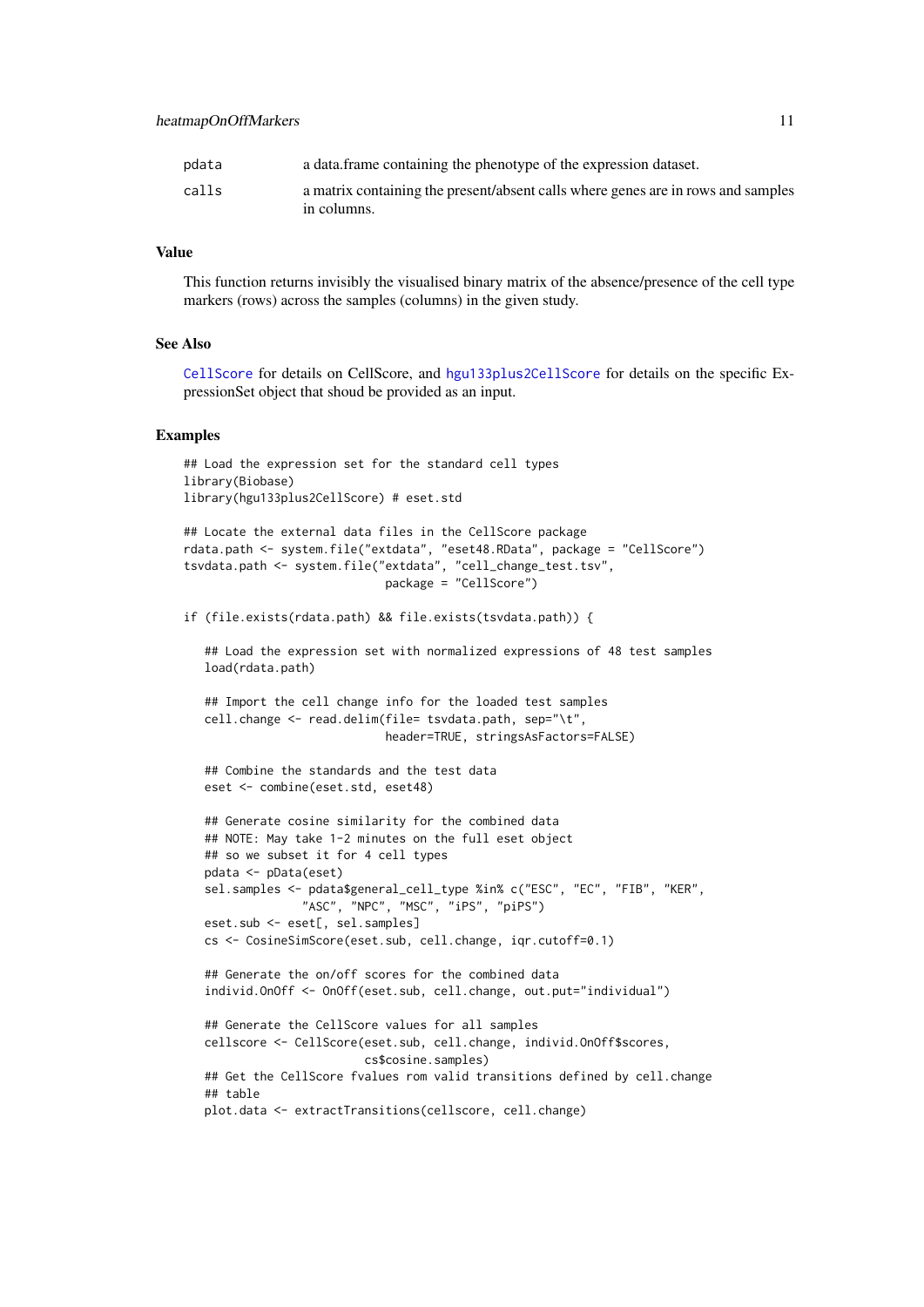```
## Define a plot group variable
   plot.data$plot_group <- paste(plot.data$experiment_id,
                                plot.data$cxkey.subcelltype, sep="_")
   ## Sort the scores 1) by target 2) by donor 3) by study
   plot.data.ordered <- plot.data[order(plot.data$target,
                                        plot.data$donor_tissue,
                                        plot.data$experiment_id), ]
 ## How many plot_groups are there?
 table(plot.data$plot_group)
   ## pick one plot_group to plot
   group <- unique(plot.data$plot_group)[4]
   ## Select scores for only one plot group
   test.data <- plot.data.ordered[plot.data.ordered$plot_group %in% group, ]
   ## Generate the group on/off scores for the combined data
   group.OnOff <- OnOff(eset.sub, cell.change, out.put="marker.list")
   calls <- assayDataElement(eset.sub, "calls")
   rownames(calls) <- fData(eset.sub)[, "probe_id"]
   ## Plot
   heatmapOnOffMarkers(test.data, group.OnOff$markers, pData(eset.sub),
                      calls)
}
```
<span id="page-11-1"></span>OnOff *On/off score*

#### Description

This function calculates the on/off score for cell transitions. The score takes into account the cell type spcefific and most variable portion of the detected transcriptome. It can be calculated for a sample or group of samples representing specific (standard or engineered) cell type.

#### Usage

```
OnOff(eset, cell.change, out.put = c("marker.list", "individual"),
 min.diff.cutoff = 0.8, test.cutoff = 0.95)
```
#### Arguments

| eset        | an Expression Set containing data matrices of normalized expression data, present/absent<br>calls, a gene annotation data frame and a phenotype data frame.                                                                                                                                                                          |
|-------------|--------------------------------------------------------------------------------------------------------------------------------------------------------------------------------------------------------------------------------------------------------------------------------------------------------------------------------------|
| cell.change | a data frame containing three columns, one for the start (donor) test and target<br>cell type. Each row of the data frame describes one transition from the start to a<br>target cell type.                                                                                                                                          |
| out.put     | a character flag with two possible values, "marker list" and "individual". The for-<br>mer means the on/off scores will be aggregated accross cell groups and also the<br>marker genes for each cell transition (in cell.change) will be calculated, while<br>the latter will generate the on/off scores for all individual samples. |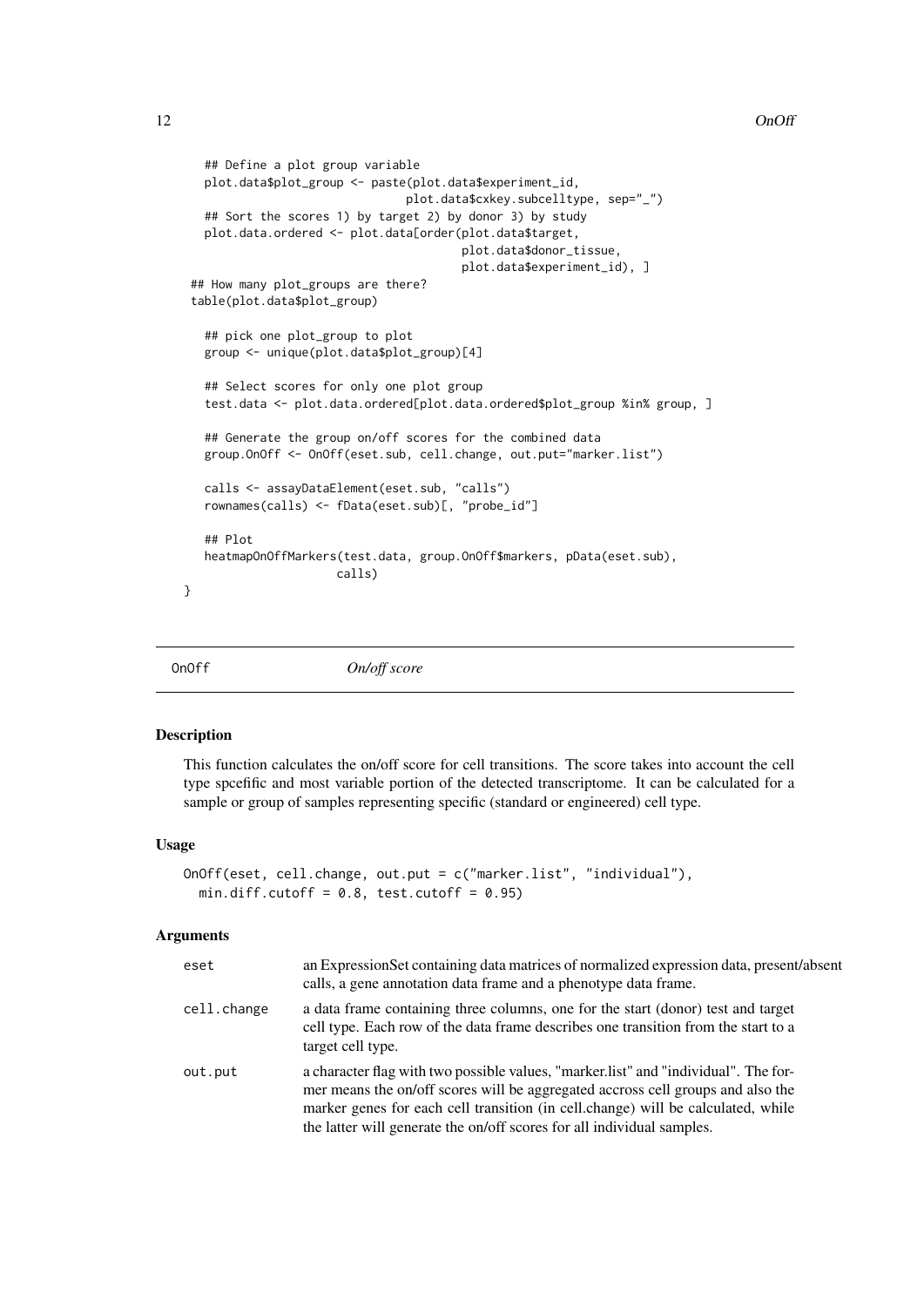#### <span id="page-12-0"></span> $On$  Off  $\blacksquare$  13

| min.diff.cutoff |                                                                                                                                                                                                                     |
|-----------------|---------------------------------------------------------------------------------------------------------------------------------------------------------------------------------------------------------------------|
|                 | a real number that represents the minimum difference between the fraction of<br>present calls in donor vs target (in the standards), in order to define the markers<br>for a given cell transition. Default is 0.8. |
| test.cutoff     | a real number in $(0, 1]$ that is the minimum fraction of present calls in a test<br>sample/group to decide if a gene is present in a test sample/group. Default is<br>stringently set at 0.95.                     |

# Value

This function returns a list of two objects, as follows:

| scores  | a data.frame of on/off scores for each cell group given in cell.change(out.put="marker.list")<br>or for each individual sample (out.put="idividual") |
|---------|------------------------------------------------------------------------------------------------------------------------------------------------------|
| markers | a list of marker genes for the selected cell transitions in cell.change (out.put="marker.list")<br>or NULL (out.put="individual")                    |

#### See Also

[hgu133plus2CellScore](#page-0-0) for details on the specific ExpressionSet object that shoud be provided as an input.

```
## Load the expression set for the standard cell types
library(Biobase)
library(hgu133plus2CellScore) # eset.std
## Locate the external data files in the CellScore package
rdata.path <- system.file("extdata", "eset48.RData", package = "CellScore")
tsvdata.path <- system.file("extdata", "cell_change_test.tsv",
                            package = "CellScore")
if (file.exists(rdata.path) && file.exists(tsvdata.path)) {
   ## Load the expression set with normalized expressions of 48 test samples
   load(rdata.path)
   ## Import the cell change info for the loaded test samples
   cell.change <- read.delim(file= tsvdata.path, sep="\t",
                             header=TRUE, stringsAsFactors=FALSE)
   ## Combine the standards and the test data
   eset <- combine(eset.std, eset48)
   ## Generate a marker list
   group.OnOff <- OnOff(eset, cell.change, out.put="marker.list")
   ## Calculate the on/off scores for individual samples
   individ.OnOff <- OnOff(eset, cell.change, out.put="individual")
}
```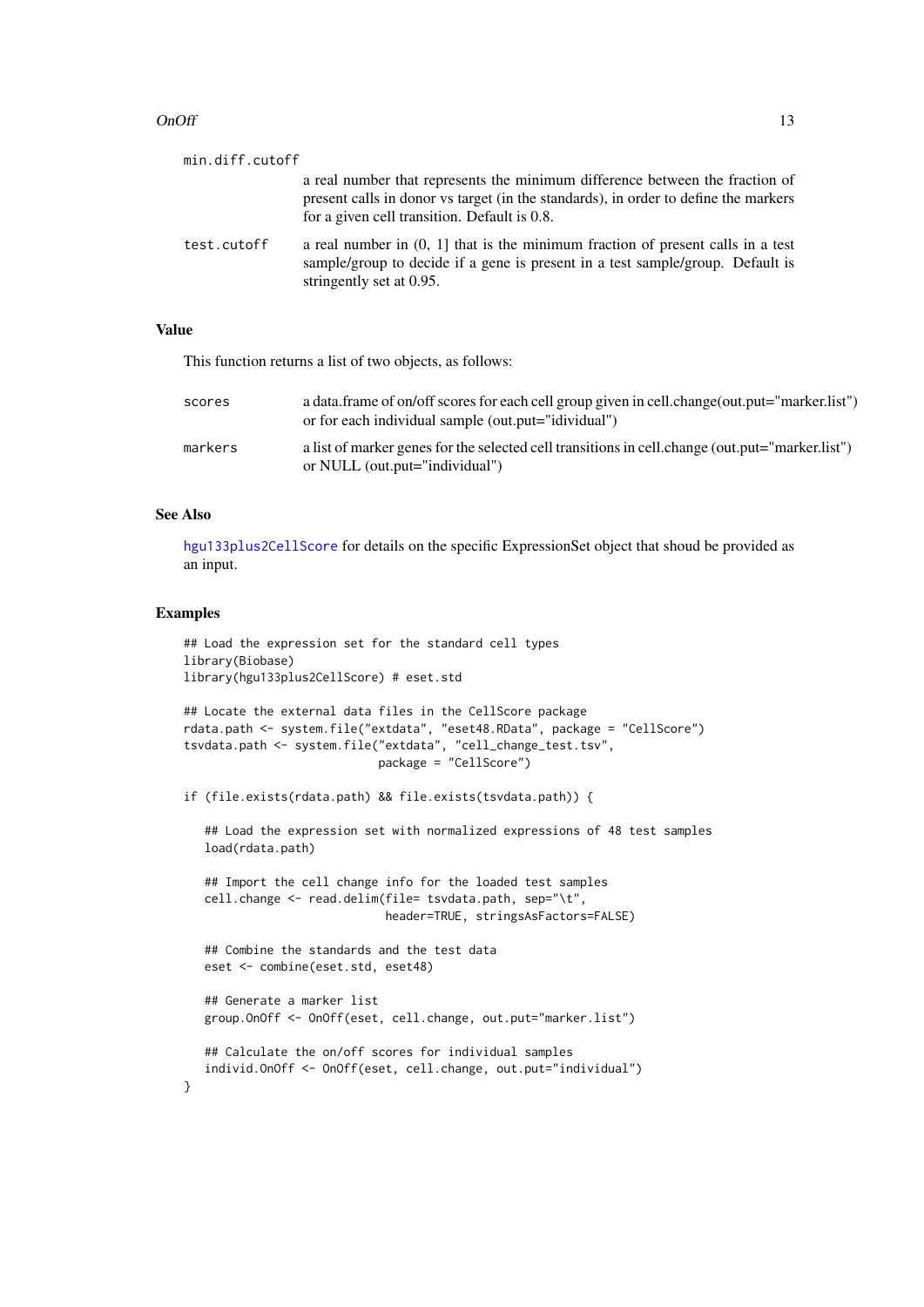<span id="page-13-0"></span>

#### Description

This function will generate a principal component analysis (PCA) plot of the IQR-filtered expression values that were used to generate the cosine similarity scores.

#### Usage

```
PcaStandards(label, label.name, exps, text.label = NULL,
  col.palette = c("blue", "magenta", "green", "red", "goldenrod",
  "mediumslateblue", "olivedrab", "navyblue", "plum", "tomato", "thistle",
  "limegreen", "burlywood4", "cornflowerblue", "deeppink", "chartreuse",
  "forestgreen", "darkslateblue", "blueviolet", "gray50", "darkorange", "black",
  "lightsalmon4", "mediumseagreen", "palegreen4", "palevioletred4",
  "peachpuff4", "plum4", "mediumspringgreen", "darkred", "khaki4", "lawngreen",
  "lightseagreen", "orange", "orchid3", "sienna4", "snow4", "turquoise3",
  "wheat3", "goldenrod2", "darkorange3"))
```
#### Arguments

| label       | vector to be used for the point colours                                                                      |
|-------------|--------------------------------------------------------------------------------------------------------------|
| label.name  | name of the label                                                                                            |
| exps        | an expression matrix of the IQR-filtered values as obtained by the function Cosi-<br>$\text{neSimScore}()$ . |
| text.label  | a vector of characters to label each point.                                                                  |
| col.palette | a vector of colours to be used. There are 41 default colours.                                                |
|             |                                                                                                              |

#### Value

The function will plot two panels, a PCA plot on the left and a legend on the right. This is to accommodate that fact that the cell types names are NOT abbreviated and the legend might not fit in the plot area.

#### See Also

[CosineSimScore](#page-6-1) for details on cosine similarity calculation.

```
## Load the expression set for the standard cell types
library(Biobase)
library(hgu133plus2CellScore) # eset.std
## Locate the external data files in the CellScore package
rdata.path <- system.file("extdata", "eset48.RData", package = "CellScore")
tsvdata.path <- system.file("extdata", "cell_change_test.tsv",
                            package = "CellScore")
```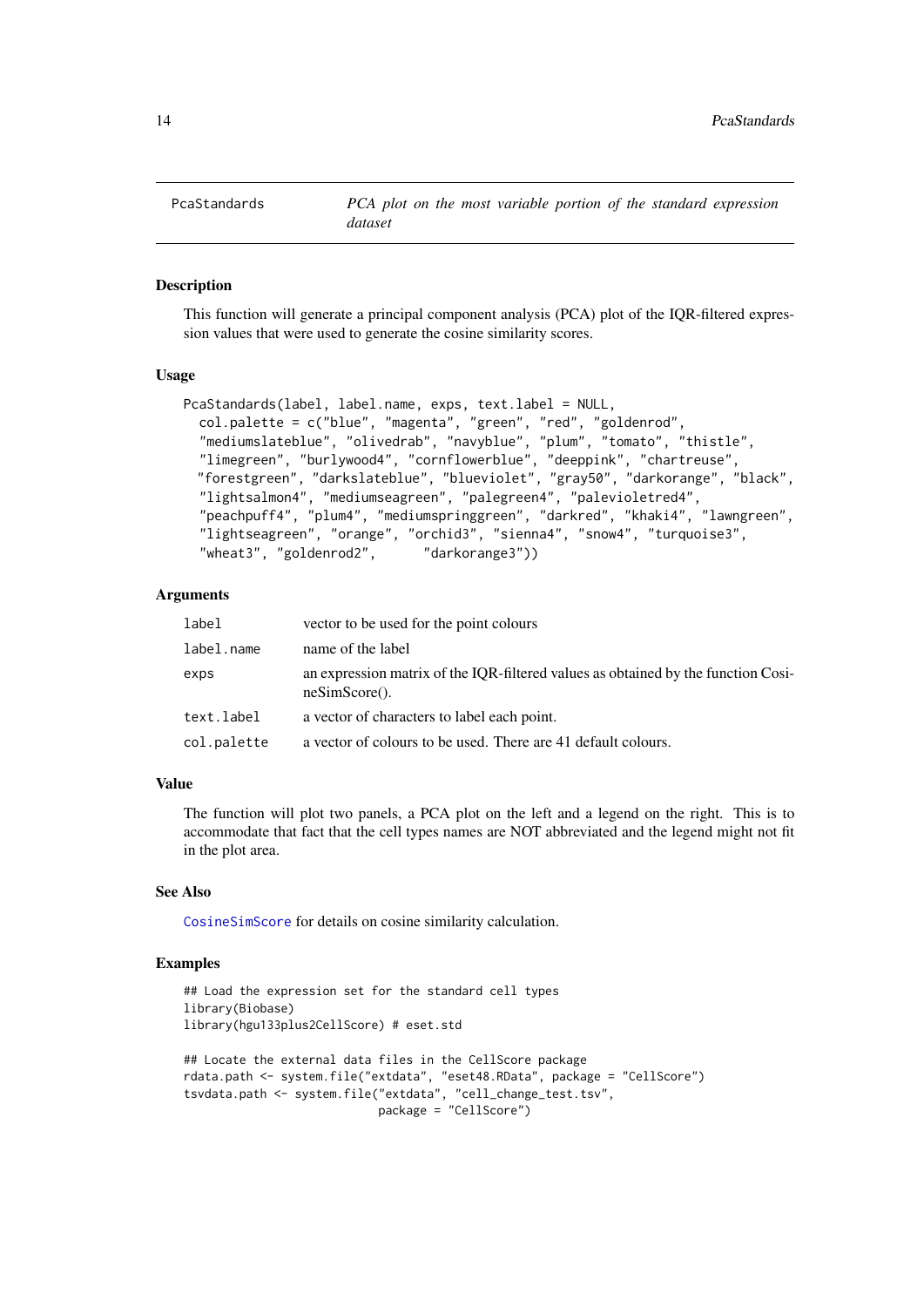```
if (file.exists(rdata.path) && file.exists(tsvdata.path)) {
   ## Load the expression set with normalized expressions of 48 test samples
   load(rdata.path)
   ## Import the cell change info for the loaded test samples
   cell.change <- read.delim(file= tsvdata.path, sep="\t",
                             header=TRUE, stringsAsFactors=FALSE)
   ## Combine the standards and the test data
   eset <- combine(eset.std, eset48)
   ## Generate cosine similarity for the combined data
   ## NOTE: May take 1-2 minutes on the full eset object
   ## so we subset it for 4 cell types
   pdata <- pData(eset)
   sel.samples <- pdata$general_cell_type %in% c("ESC", "EC", "FIB", "KER")
   eset.sub <- eset[, sel.samples]
   cs <- CosineSimScore(eset.sub, cell.change, iqr.cutoff=0.1)
   PcaStandards(cs$pdataSub$experiment_id, "Experiment ID", cs$esetSub.IQR)
}
```
PlotCosineSimHeatmap *Plot heatmap of the cosine similarity score*

#### Description

This function plots a triangular heatmap of the cosine similarity scores.

# Usage

```
PlotCosineSimHeatmap(data, desc = "xx", width = 20, height = 20,
 x = -30, y = 3
```
#### Arguments

| data   | a data frame of cosine similarity scores, as generated by the function CosineS-<br>$imScore()$ .                                         |
|--------|------------------------------------------------------------------------------------------------------------------------------------------|
| desc   | a single character, with description for the file name. Suggested are "gen-<br>eral.groups", "subgroups", and "samples".                 |
| width  | the width of the output pdf, in inches.                                                                                                  |
| height | the height of the output pdf, in inches.                                                                                                 |
| x      | the x-position of the heatmap legend. It may be necessary to change the value<br>to position the legend in a suitable place on the plot. |
|        | the y-position of the heatmap legend. It may be necessary to change the value<br>to position the legend in a suitable place on the plot. |

# Value

This function will print a pdf of the cosine similarity scores in the current working directory.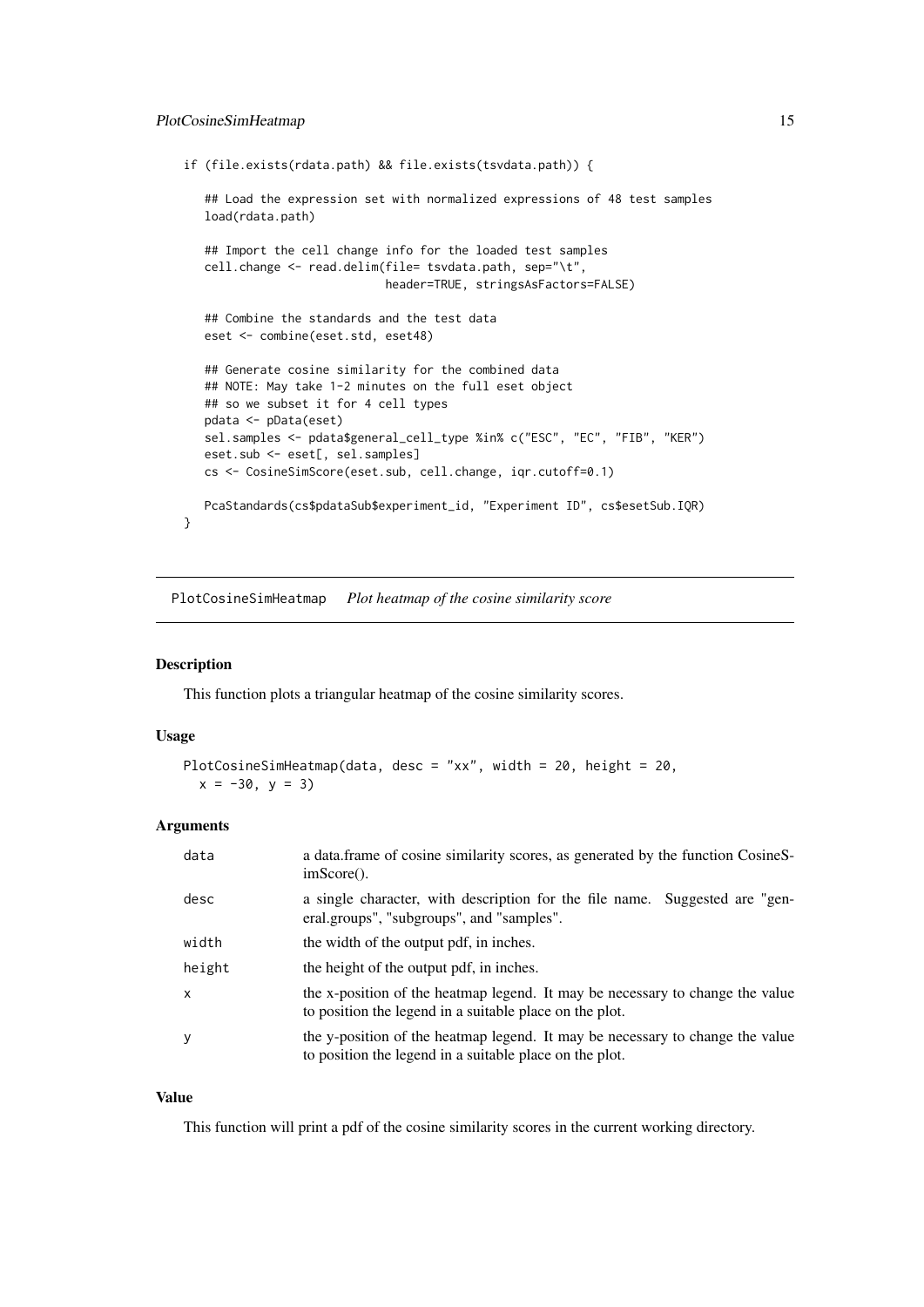#### See Also

[CosineSimScore](#page-6-1) for details on cosine similarity calculation.

#### Examples

```
## Load the expression set for the standard cell types
library(Biobase)
library(hgu133plus2CellScore) # eset.std
## Locate the external data files in the CellScore package
rdata.path <- system.file("extdata", "eset48.RData", package = "CellScore")
tsvdata.path <- system.file("extdata", "cell_change_test.tsv",
                            package = "CellScore")
if (file.exists(rdata.path) && file.exists(tsvdata.path)) {
   ## Load the expression set with normalized expressions of 48 test samples
   load(rdata.path)
   ## Import the cell change info for the loaded test samples
   cell.change <- read.delim(file= tsvdata.path, sep="\t",
                             header=TRUE, stringsAsFactors=FALSE)
   ## Combine the standards and the test data
   eset <- combine(eset.std, eset48)
   ## Generate cosine similarity for the combined data
   ## NOTE: May take 1-2 minutes on the full eset object,
   ## so we subset it for 4 cell types
   pdata <- pData(eset)
   sel.samples <- pdata$general_cell_type %in% c("ESC", "EC", "FIB", "KER",
                 "ASC", "NPC", "MSC")
   eset.sub <- eset[, sel.samples]
   cs <- CosineSimScore(eset.sub, cell.change, iqr.cutoff=0.1)
   ## Generate pdf of cosine similarity heatmap in the working directory
   PlotCosineSimHeatmap(cs$cosine.general.groups, "general groups",
                        width=7, height=7, x=-3.5, y=1)
}
```
RugplotCellScore *RugplotCellScore*

#### Description

This function will plot a rugplot of all CellScore values for each transition selected in the cell.change data frame. The function will only plot the scores for the test samples (annotated by the cellscore\$column sub\_cell\_type1). Standards are not included. Samples are coloured by a secondary property, which must be a single column in the cellscore data frame.

### Usage

```
RugplotCellScore(cellscore, cell.change, colour.by = NULL)
```
<span id="page-15-0"></span>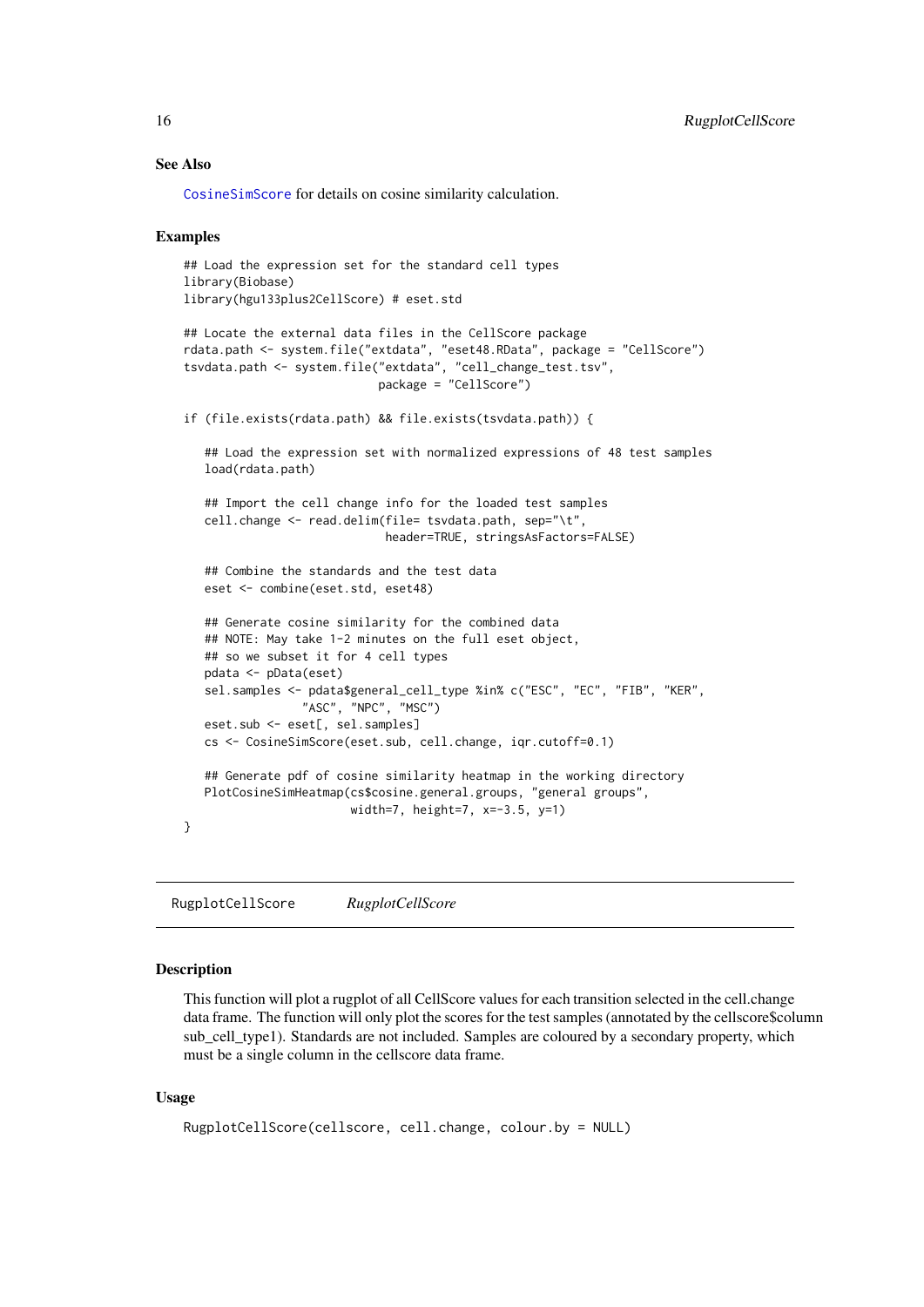#### <span id="page-16-0"></span>RugplotCellScore 17

#### Arguments

| cellscore   | a data.frame of CellScore values as calculated by CellScore().                                                                                                                               |
|-------------|----------------------------------------------------------------------------------------------------------------------------------------------------------------------------------------------|
| cell.change | a data frame containing three columns, one for the start (donor) test and target<br>cell type. Each row of the data, frame describes one transition from the start to<br>a target cell type. |
| colour.by   | the name of the column in the cellscore argument that contains the secondary<br>property.                                                                                                    |

#### Value

This function outputs the plot on the active graphical device and returns invisibly NULL.

### See Also

[CellScore](#page-3-1) for details on CellScore.

#### Examples

```
## Load the expression set for the standard cell types
library(Biobase)
library(hgu133plus2CellScore) # eset.std
```

```
## Locate the external data files in the CellScore package
rdata.path <- system.file("extdata", "eset48.RData", package = "CellScore")
tsvdata.path <- system.file("extdata", "cell_change_test.tsv",
                             package = "CellScore")
```
if (file.exists(rdata.path) && file.exists(tsvdata.path)) {

## Load the expression set with normalized expressions of 48 test samples load(rdata.path)

```
## Import the cell change info for the loaded test samples
cell.change <- read.delim(file= tsvdata.path, sep="\t",
                         header=TRUE, stringsAsFactors=FALSE)
```

```
## Combine the standards and the test data
eset <- combine(eset.std, eset48)
```

```
## Generate cosine similarity for the combined data
## NOTE: May take 1-2 minutes on the full eset object
## so we subset it for 4 cell types
pdata <- pData(eset)
sel.samples <- pdata$general_cell_type %in% c("ESC", "EC", "FIB", "KER",
              "ASC", "NPC", "MSC", "iPS", "piPS")
eset.sub <- eset[, sel.samples]
cs <- CosineSimScore(eset.sub, cell.change, iqr.cutoff=0.1)
```

```
## Generate the on/off scores for the combined data
individ.OnOff <- OnOff(eset.sub, cell.change, out.put="individual")
```

```
## Generate the CellScore values for all samples
cellscore <- CellScore(eset.sub, cell.change, individ.OnOff$scores,
                      cs$cosine.samples)
```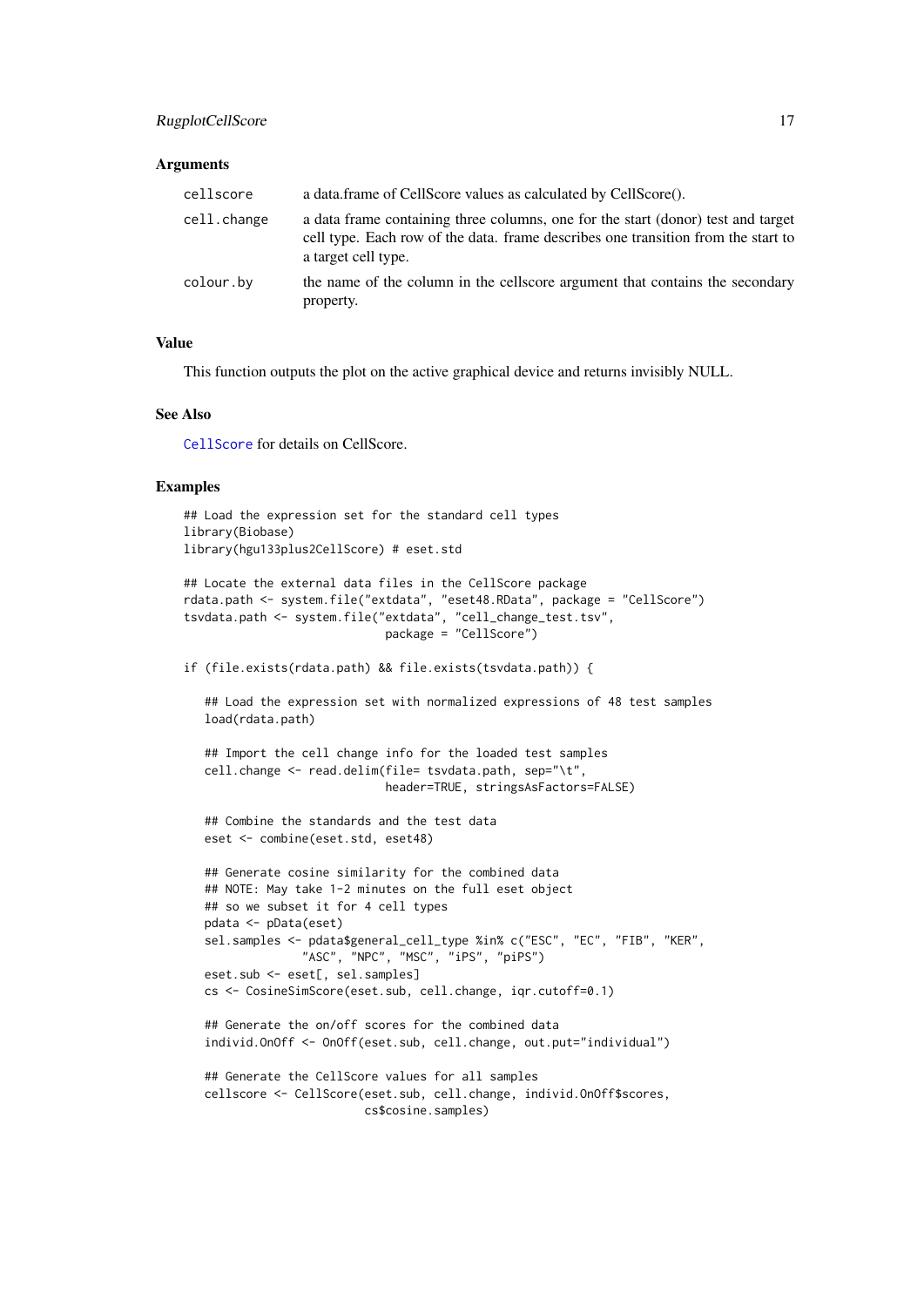```
## Rugplot of CellScore, colour samples by transition induction method
RugplotCellScore(cellscore, cell.change,
                 "transition_induction_method")
```
rugplotDonorTargetTest

*rugplotDonorTargetTest*

#### Description

}

This function is called by CellScoreReport to make a rugplot showing the CellScore of all test samples, in relation to the standards. Donor and target individual CellScore values are plotted in one horizontal lane, then test CellScore values are are in another horizontal lane. Z-score cutoffs based on the target standards are shown as dashed vertical lines.

# Usage

rugplotDonorTargetTest(test.data, cellscore)

# Arguments

| test.data | a data.frame of CellScore values as calculated by CellScore(), for only plot |
|-----------|------------------------------------------------------------------------------|
|           | group of test samples.                                                       |
| cellscore | a data.frame of CellScore values as calculated by CellScore().               |

# Value

This function outputs the plot on the active graphical device and returns invisibly NULL.

#### See Also

[CellScore](#page-3-1) for details on CellScore.

# Examples

```
## Not run:
## Load the expression set for the standard cell types
library(Biobase)
library(hgu133plus2CellScore) # eset.std
```

```
## Locate the external data files in the CellScore package
rdata.path <- system.file("extdata", "eset48.RData", package = "CellScore")
tsvdata.path <- system.file("extdata", "cell_change_test.tsv",
                             package = "CellScore")
```
if (file.exists(rdata.path) && file.exists(tsvdata.path)) {

## Load the expression set with normalized expressions of 48 test samples load(rdata.path)

## Import the cell change info for the loaded test samples cell.change <- read.delim(file= tsvdata.path, sep="\t",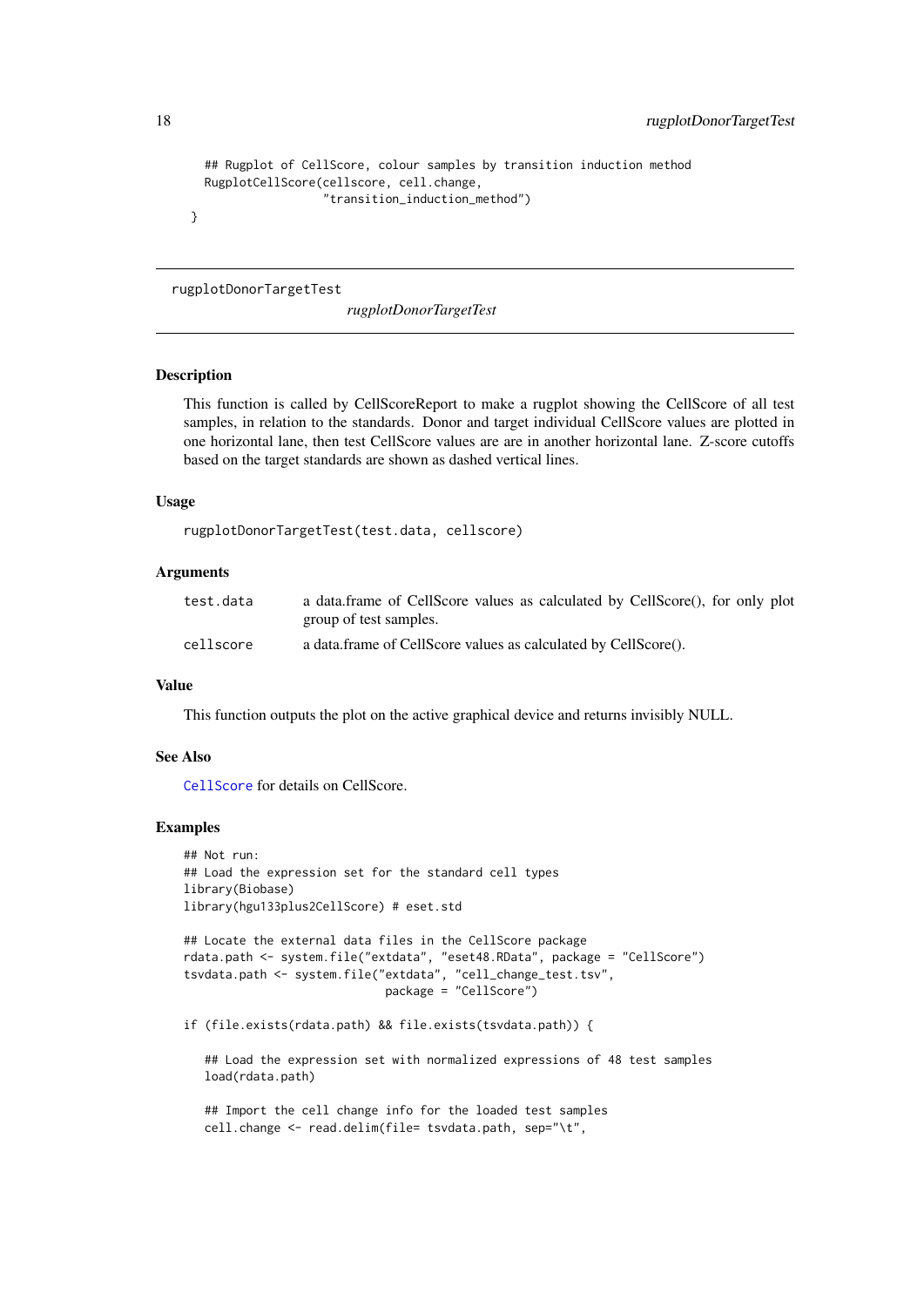```
header=TRUE, stringsAsFactors=FALSE)
   ## Combine the standards and the test data
   eset <- combine(eset.std, eset48)
   ## Generate the on/off scores for the combined data
   individ.OnOff <- OnOff(eset, cell.change, out.put="individual")
   ## Generate cosine similarity for the combined data
   ## NOTE: May take 1-2 minutes on the full eset object
   cs <- CosineSimScore(eset, cell.change, iqr.cutoff=0.05)
   ## Generate the CellScore values for all samples
   cellscore <- CellScore(eset, cell.change, individ.OnOff$scores,
                          cs$cosine.samples)
   ## Get the CellScore fvalues rom valid transitions defined by cell.change
   ## table
   plot.data <- extractTransitions(cellscore, cell.change)
   ## Define a plot group variable
   plot.data$plot_group <- paste(plot.data$experiment_id,
                                plot.data$cxkey.subcelltype, sep="_")
   ## Sort the scores 1) by target 2) by donor 3) by study
   plot.data.ordered <- plot.data[order(plot.data$target,
                                       plot.data$donor_tissue,
                                       plot.data$experiment_id), ]
   ## How many plot_groups are there?
   table(plot.data$plot_group)
   ## pick one plot_group to plot
   group <- unique(plot.data$plot_group)[4]
  ## Select scores for only one plot group
  test.data <- plot.data.ordered[plot.data.ordered$plot_group %in% group, ]
  ## Plot
  rugplotDonorTargetTest(test.data, cellscore)
## End(Not run)
```
ScatterplotCellScoreComponents

*Scatterplot of the the donor-like and target-like scores*

#### Description

}

This function will plot the components of the CellScore, namely the donor- like and the target-like scores. The function will only plot the scores for the test samples (annotated by the cellscore\$column sub\_cell\_type1). Standards are not included.

# Usage

```
ScatterplotCellScoreComponents(cellscore, cell.change, index.plot = FALSE)
```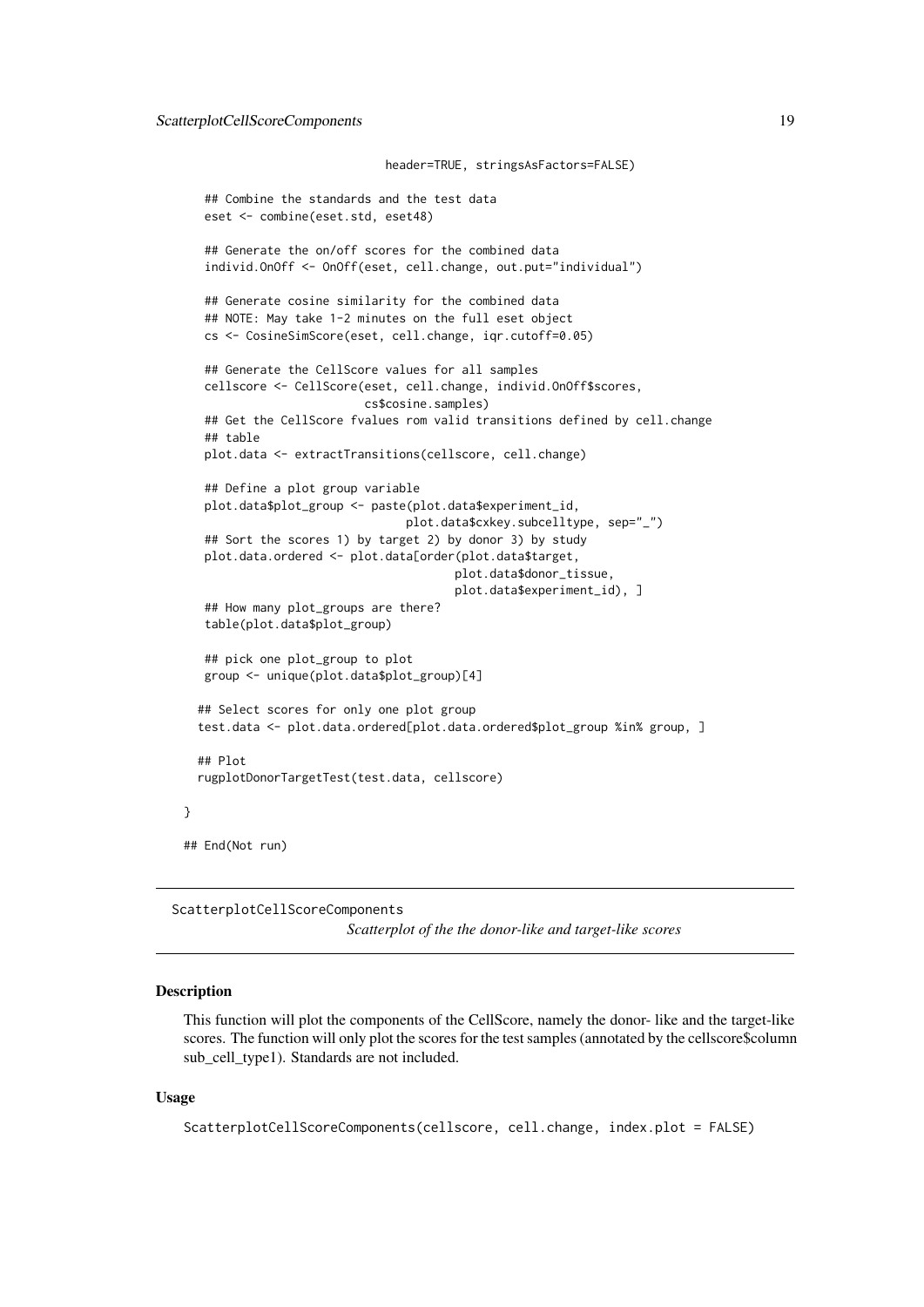#### <span id="page-19-0"></span>Arguments

| cellscore   | a data.frame of CellScore values as calculated by CellScore()                                                                                                                                               |
|-------------|-------------------------------------------------------------------------------------------------------------------------------------------------------------------------------------------------------------|
| cell.change | a data. frame with 3 columns: start cell type, test cell type, target cell type                                                                                                                             |
| index.plot  | a logical variable, with TRUE meaning sample index should be plotted for easy<br>identification of spots. Default is FALSE. This is useful if you want to see where<br>the samples are located on the plot. |

# Value

This function outputs the plot on the active graphical device and returns invisibly NULL.

# See Also

[CellScore](#page-3-1) for details on CellScore.

#### Examples

```
## Load the expression set for the standard cell types
library(Biobase)
library(hgu133plus2CellScore) # eset.std
```

```
## Locate the external data files in the CellScore package
rdata.path <- system.file("extdata", "eset48.RData", package = "CellScore")
tsvdata.path <- system.file("extdata", "cell_change_test.tsv",
                             package = "CellScore")
```
if (file.exists(rdata.path) && file.exists(tsvdata.path)) {

## Load the expression set with normalized expressions of 48 test samples load(rdata.path)

```
## Import the cell change info for the loaded test samples
cell.change <- read.delim(file= tsvdata.path, sep="\t",
                         header=TRUE, stringsAsFactors=FALSE)
```

```
## Combine the standards and the test data
eset <- combine(eset.std, eset48)
```

```
## Generate cosine similarity for the combined data
## NOTE: May take 1-2 minutes on the full eset object
## so we subset it for 4 cell types
pdata <- pData(eset)
sel.samples <- pdata$general_cell_type %in% c("ESC", "EC", "FIB", "KER",
              "ASC", "NPC", "MSC", "iPS", "piPS")
eset.sub <- eset[, sel.samples]
cs <- CosineSimScore(eset.sub, cell.change, iqr.cutoff=0.1)
```

```
## Generate the on/off scores for the combined data
individ.OnOff <- OnOff(eset.sub, cell.change, out.put="individual")
```

```
## Generate the CellScore values for all samples
cellscore <- CellScore(eset.sub, cell.change, individ.OnOff$scores,
                       cs$cosine.samples)
```
## Make the scaterplot of CellScore components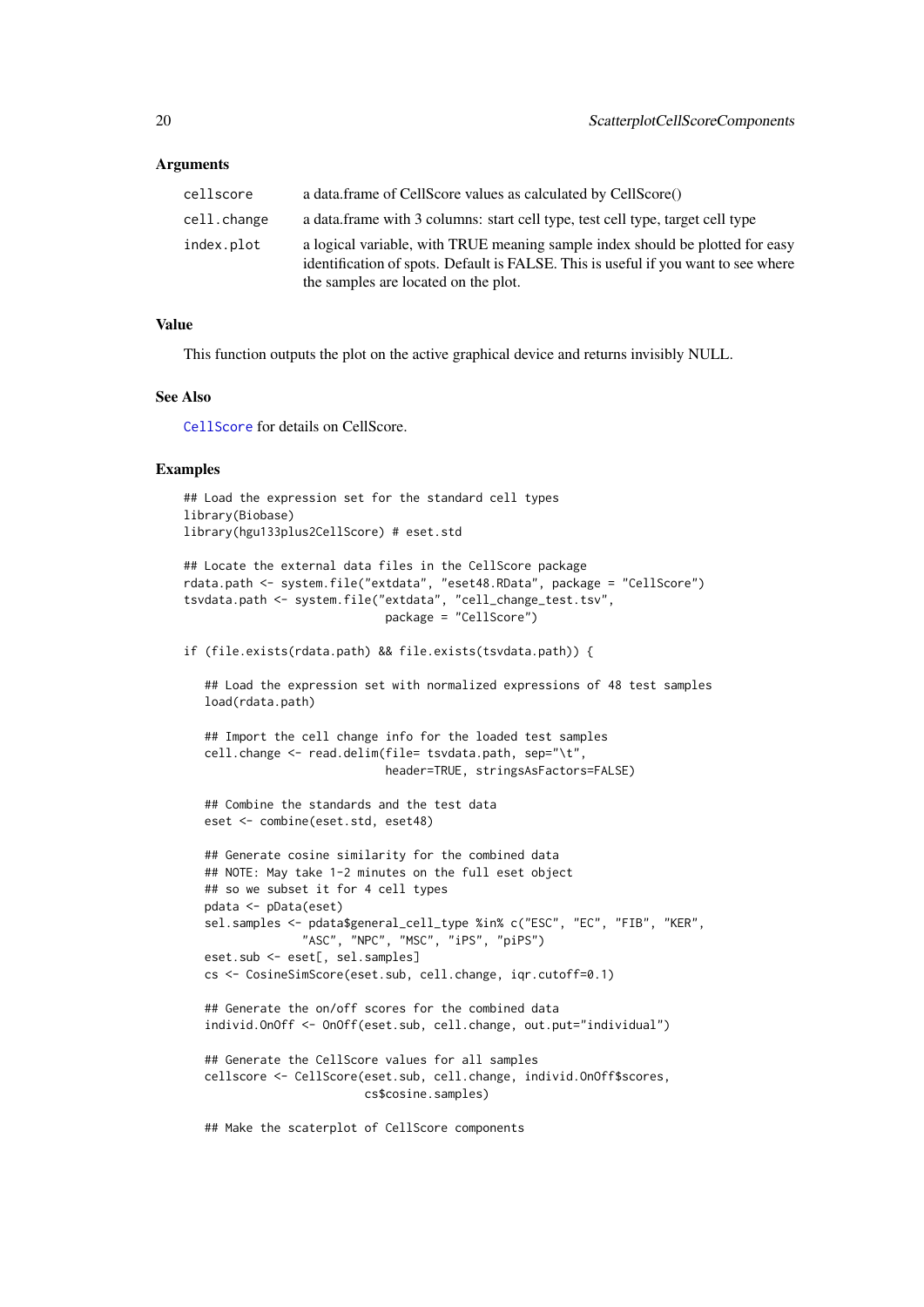```
ScatterplotCellScoreComponents(cellscore, cell.change, FALSE)
}
```
scatterplotDonorTargetTest

*scatterplotDonorTargetTest*

#### Description

This function is called by CellScoreReport to make a scatterplot of test and standard samples (donor and target).

# Usage

```
scatterplotDonorTargetTest(test.data, cellscore, index.plot = FALSE)
```
#### Arguments

| test.data  | a data. frame of CellScore values as calculated by CellScore(), for a group of test<br>samples.                             |
|------------|-----------------------------------------------------------------------------------------------------------------------------|
| cellscore  | a data.frame of CellScore values as calculated by CellScore().                                                              |
| index.plot | a logical variable, with TRUE meaning sample index should be plotted for easy<br>identification of spots. Default is FALSE. |

# Value

This function outputs the plot on the active graphical device and returns invisibly NULL.

```
## Not run:
## Load the expression set for the standard cell types
library(Biobase)
library(hgu133plus2CellScore) # eset.std
## Locate the external data files in the CellScore package
rdata.path <- system.file("extdata", "eset48.RData", package = "CellScore")
tsvdata.path <- system.file("extdata", "cell_change_test.tsv",
                             package = "CellScore")
if (file.exists(rdata.path) && file.exists(tsvdata.path)) {
   ## Load the expression set with normalized expressions of 48 test samples
   load(rdata.path)
   ## Import the cell change info for the loaded test samples
   cell.change <- read.delim(file= tsvdata.path, sep="\t",
                             header=TRUE, stringsAsFactors=FALSE)
   ## Combine the standards and the test data
   eset <- combine(eset.std, eset48)
   ## Generate the on/off scores for the combined data
```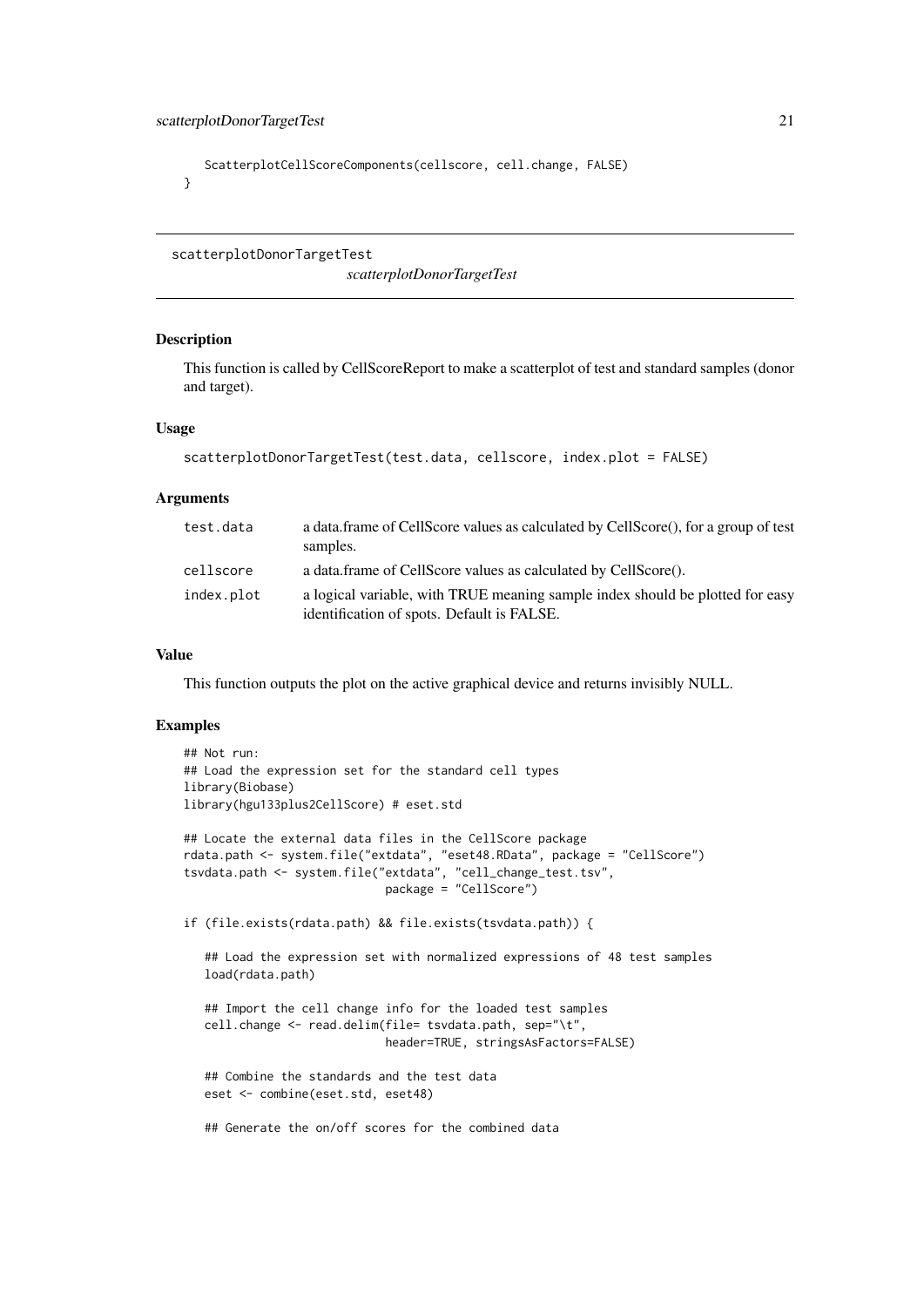```
individ.OnOff <- OnOff(eset, cell.change, out.put="individual")
  ## Generate cosine similarity for the combined data
  ## NOTE: May take 1-2 minutes on the full eset object
  cs <- CosineSimScore(eset, cell.change, iqr.cutoff=0.05)
  ## Generate the CellScore values for all samples
  cellscore <- CellScore(eset, cell.change, individ.OnOff$scores,
                        cs$cosine.samples)
  ## Get the CellScore fvalues rom valid transitions defined by cell.change
  ## table
  plot.data <- extractTransitions(cellscore, cell.change)
  ## Define a plot group variable
  plot.data$plot_group <- paste(plot.data$experiment_id,
                               plot.data$cxkey.subcelltype, sep="_")
  ## Sort the scores 1) by target 2) by donor 3) by study
  plot.data.ordered <- plot.data[order(plot.data$target,
                                      plot.data$donor_tissue,
                                      plot.data$experiment_id), ]
  ## How many plot_groups are there?
  table(plot.data$plot_group)
  ## pick one plot_group to plot
  group <- unique(plot.data$plot_group)[4]
  ## Select scores for only one plot group
  test.data <- plot.data.ordered[plot.data.ordered$plot_group %in% group, ]
  ## save current graphical parameters
old.par <- par(no.readonly=TRUE)
  ## Plot: this will plot a 2-paneled plot
par(mfrow=c(1,2))
  scatterplotDonorTargetTest(test.data, cellscore, FALSE)
  ## Reset graphical parameters
  par(old.par)
```
## End(Not run)

}